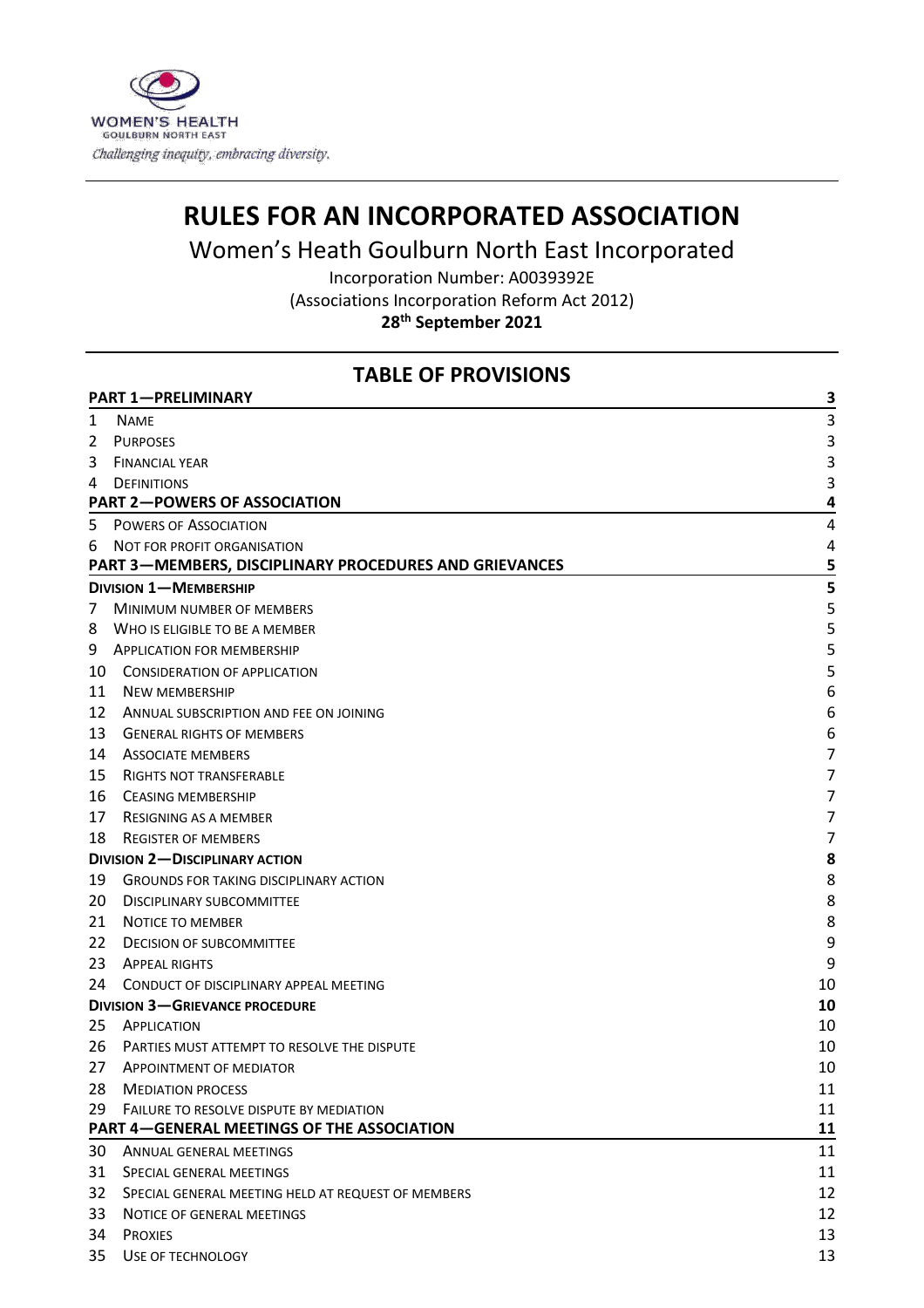| 36  | <b>QUORUM AT GENERAL MEETINGS</b>                                                       | 13 |
|-----|-----------------------------------------------------------------------------------------|----|
| 37  | ADJOURNMENT OF GENERAL MEETING                                                          | 14 |
| 38  | <b>VOTING AT GENERAL MEETING</b>                                                        | 14 |
| 39  | SPECIAL RESOLUTIONS                                                                     | 14 |
| 40  | DETERMINING WHETHER RESOLUTION CARRIED                                                  | 15 |
| 41  | MINUTES OF GENERAL MEETING                                                              | 15 |
|     | <b>PART 5-BOARD</b>                                                                     | 16 |
|     | <b>DIVISION 1-POWERS OF BOARD</b>                                                       | 16 |
| 42  | <b>ROLE AND POWERS</b>                                                                  | 16 |
| 43  | DELEGATION                                                                              | 16 |
|     | <b>DIVISION 2-COMPOSITION OF BOARD AND DUTIES OF MEMBERS</b>                            | 16 |
| 44  | <b>COMPOSITION OF BOARD</b>                                                             | 16 |
| 45  | <b>GENERAL DUTIES</b>                                                                   | 16 |
| 46  | CHAIRPERSON AND DEPUTY-CHAIRPERSON                                                      | 17 |
| 47  | <b>BOARD SECRETARY</b>                                                                  | 17 |
| 48  | <b>TREASURER</b>                                                                        | 17 |
|     | <b>DIVISION 3-ELECTION OF BOARD MEMBERS AND TENURE OF OFFICE</b>                        | 18 |
| 49  | WHO IS ELIGIBLE TO BE A BOARD MEMBER                                                    | 18 |
| 50  | POSITIONS TO BE DECLARED VACANT                                                         | 18 |
| 51  | <b>NOMINATIONS</b>                                                                      | 18 |
| 52  | ELECTION OF ORDINARY BOARD MEMBERS                                                      | 18 |
| 53  | ELECTION OF CHAIRPERSON ETC.                                                            | 19 |
| 54  | <b>BALLOT</b>                                                                           | 19 |
| 55  | <b>TERM OF OFFICE</b>                                                                   | 20 |
| 56  | <b>VACATION OF OFFICE</b>                                                               | 20 |
| 57. | <b>FILLING CASUAL VACANCIES</b>                                                         | 20 |
|     | <b>DIVISION 4-MEETINGS OF BOARD</b>                                                     | 21 |
| 58  | <b>MEETINGS OF BOARD</b>                                                                | 21 |
| 59  | NOTICE OF MEETINGS                                                                      | 21 |
| 60  | <b>URGENT MEETINGS</b>                                                                  | 21 |
| 61  | PROCEDURE AND ORDER OF BUSINESS                                                         | 21 |
| 62  | USE OF TECHNOLOGY                                                                       | 21 |
| 63  | QUORUM                                                                                  | 22 |
|     | 64 VOTING                                                                               | 22 |
| 65  | <b>CONFLICT OF INTEREST</b>                                                             | 22 |
| 66  | MINUTES OF MEETING                                                                      | 23 |
| 67  | LEAVE OF ABSENCE                                                                        | 23 |
|     | <b>PART 6-FINANCIAL MATTERS</b>                                                         | 23 |
| 68  | <b>SOURCE OF FUNDS</b>                                                                  | 23 |
| 69  | <b>MANAGEMENT OF FUNDS</b>                                                              | 23 |
| 70  | <b>FINANCIAL RECORDS</b>                                                                | 23 |
| 71  | <b>FINANCIAL STATEMENTS</b>                                                             | 24 |
| 72  | GIFT FUND REQUIREMENTS & DISSOLUTION CLAUSE REQUIREMENT FOR DEDUCTIBLE GIFT RECIPIENTS. | 24 |
|     | <b>PART 7-GENERAL MATTERS</b>                                                           | 24 |
| 73  | <b>SECRETARY</b>                                                                        | 24 |
| 74  | <b>COMMON SEAL</b>                                                                      | 25 |
| 75  | <b>REGISTERED ADDRESS</b>                                                               | 25 |
| 76  | NOTICE REQUIREMENTS                                                                     | 25 |
| 77  | CUSTODY AND INSPECTION OF BOOKS AND RECORDS                                             | 26 |
| 78  | <b>WINDING UP AND CANCELLATION</b>                                                      | 26 |
| 79  | <b>ALTERATION OF RULES</b>                                                              | 27 |

#### **Note:**

The persons who from time to time are members of the Association are an incorporated association by the name given in rule 1 of these Rules.

Under section 46 of the **Associations Incorporation Reform Act 2012**, these Rules are taken to constitute the terms of a contract between the Association and its members.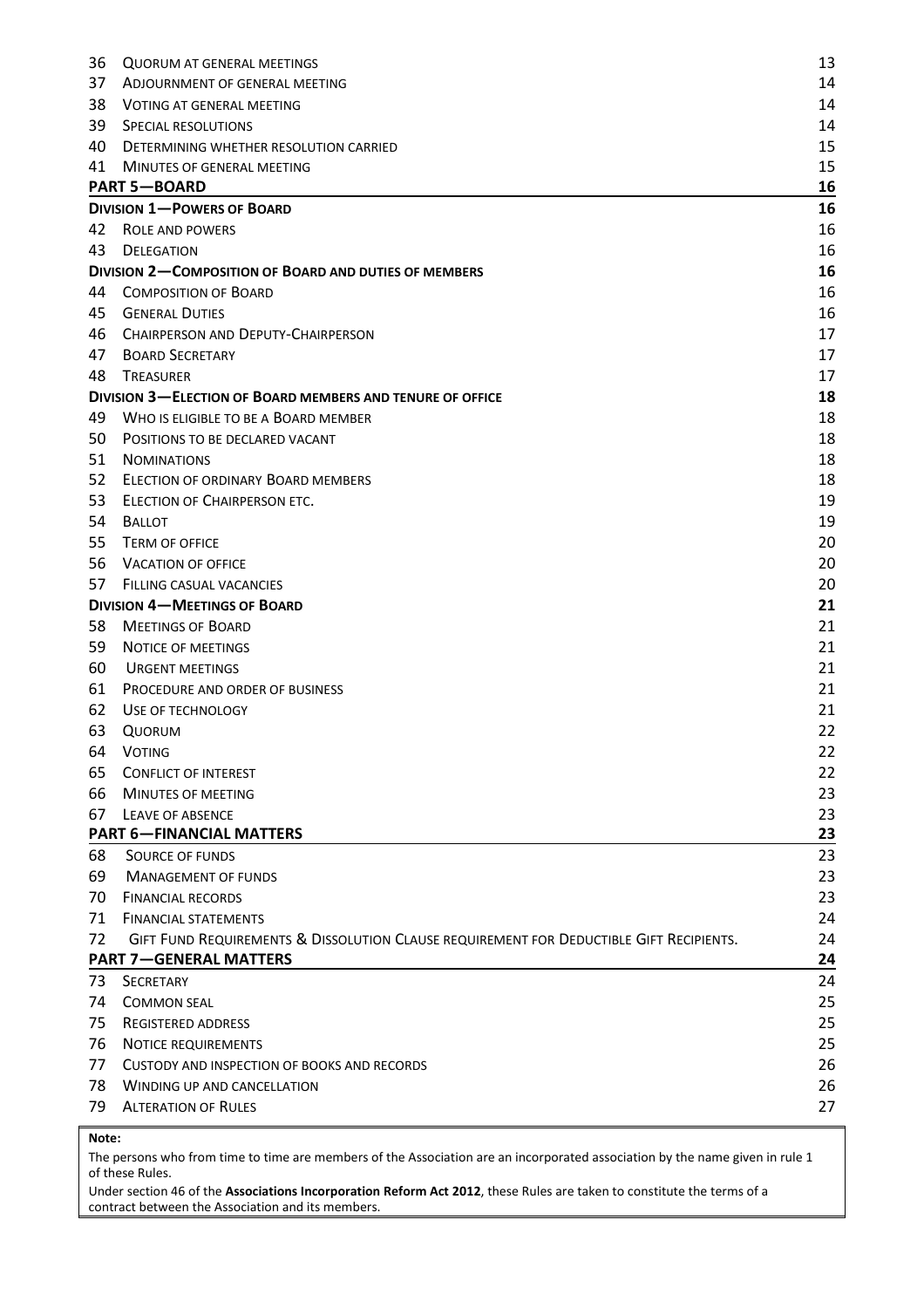# **PART 1—PRELIMINARY**

## <span id="page-2-0"></span>**1 Name**

The name of the incorporated association is **"Women's Health Goulburn North East Incorporated"**.

#### **Note**

Under section 23 of the Act, the name of the association and its registration number must appear on all its business documents.

## **2 Purposes**

The purposes of the association are—

Women's Health Goulburn North East Incorporated is a dynamic, independent, feminist organisation committed to improving the health, safety and wellbeing of women in the Goulburn Valley and North East Victoria. We are dedicated to promoting the health outcomes of all women, and to improving the delivery of health and community services for women in our local community.

We acknowledge and affirm the diversity, capability, strength, and resilience of women, and work to build on these strengths to achieve safer, fairer and more equitable social, environmental and economic outcomes for women.

To achieve this goal, we:

- Research women's experiences of health to raise awareness, change attitudes, and influence service response.
- Are alert to the political environment, and work to uphold and advance women's rights by influencing policy and planning.
- Provide professional training and education to develop skills and resources that empower local women, communities and service providers.
- Implement a range of integrated health promotion activities across the Ovens-Murray and Goulburn Regions.
- Work in strong collaboration with women, organisations and communities.

## **3 Financial year**

The financial year of the Association is each period of 12 months ending on **30 June**.

## **4 Definitions**

In these Rules—

*absolute majority*, of the Board, means a majority of the board members currently holding office and entitled to vote at the time (as distinct from a majority of board members present at a board meeting);

*associate member* means a member referred to in rule 14(1);

*Chairperson*, of a general meeting or board meeting, means the person chairing the meeting as required under rule 46;

*Board* means the Board having management of the business of the Association; *board* 

*meeting* means a meeting of the Board held in accordance with these Rules;

*board member* means a member of the Board elected or appointed under Division 3 of Part 5;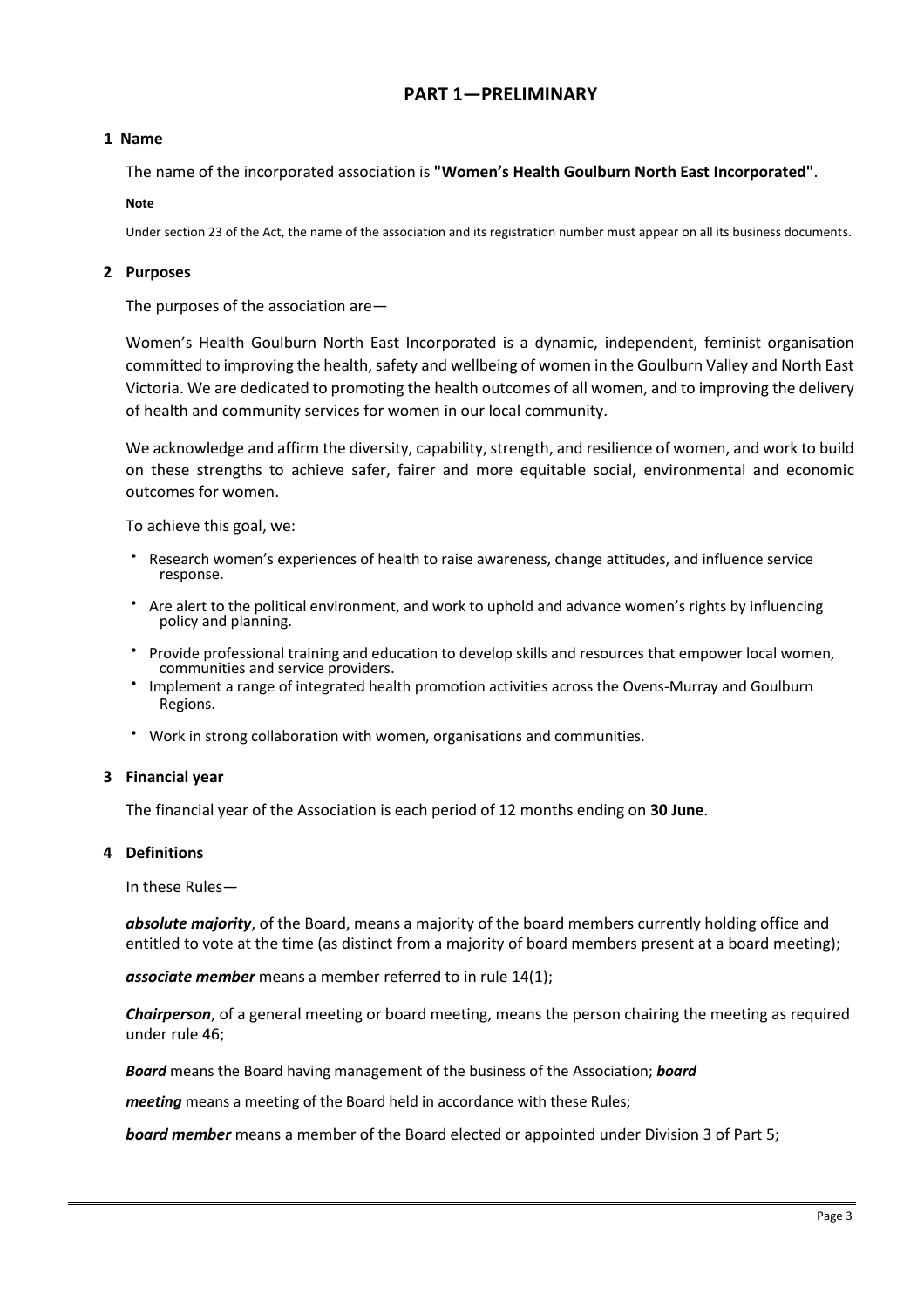<span id="page-3-0"></span>*Board Secretary* means the office holder elected by Board members, as specified under rule 44 and 47 (as distinct from the Secretary of the Association specified under rule 73);

*disciplinary appeal meeting* means a meeting of the members of the Association convened under rule 23(3);

*disciplinary meeting* means a meeting of the Board convened for the purposes of rule 22;

*disciplinary subcommittee* means the subcommittee appointed under rule 20; *financial* 

*year* means the 12 month period specified in rule 3;

*general meeting* means a general meeting of the members of the Association convened in accordance with Part 4 and includes an annual general meeting, a special general meeting and a disciplinary appeal meeting;

*member* means a member of the Association;

*member entitled to vote* means a member who under rule 13(2) is entitled to vote at a general meeting;

*special resolution* means a resolution that requires not less than three-quarters of the members voting at a general meeting, whether in person or by proxy, to vote in favour of the resolution;

*the Act* means the **Associations Incorporation Reform Act 2012** and includes any regulations made under that Act;

*the Registrar* means the Registrar of Incorporated Associations.

*woman* means anyone who identifies as a woman, regardless of their sex or the gender assigned to them at birth*.*

# **PART 2—POWERS OF ASSOCIATION**

#### **5 Powers of Association**

- (1) Subject to the Act, the Association has power to do all things incidental or conducive to achieve its purposes.
- (2) Without limiting subrule (1), the Association may—
	- (a) acquire, hold and dispose of real or personal property;
	- (b) open and operate accounts with financial institutions;
	- (c) invest its money in any security in which trust monies may lawfully be invested;
	- (d) raise and borrow money on any terms and in any manner as it thinks fit;
	- (e) secure the repayment of money raised or borrowed, or the payment of a debt or liability;
	- (f) appoint agents to transact business on its behalf;
	- (g) enter into any other contract it considers necessary or desirable.
- (3) The Association may only exercise its powers and use its income and assets (including any surplus) for its purposes.

#### **6 Not for profit organisation**

- (1) The Association must not distribute any surplus, income or assets directly or indirectly to its members.
- (2) Subrule (1) does not prevent the Association from paying a member—
	- (a) reimbursement for expenses properly incurred by the member; or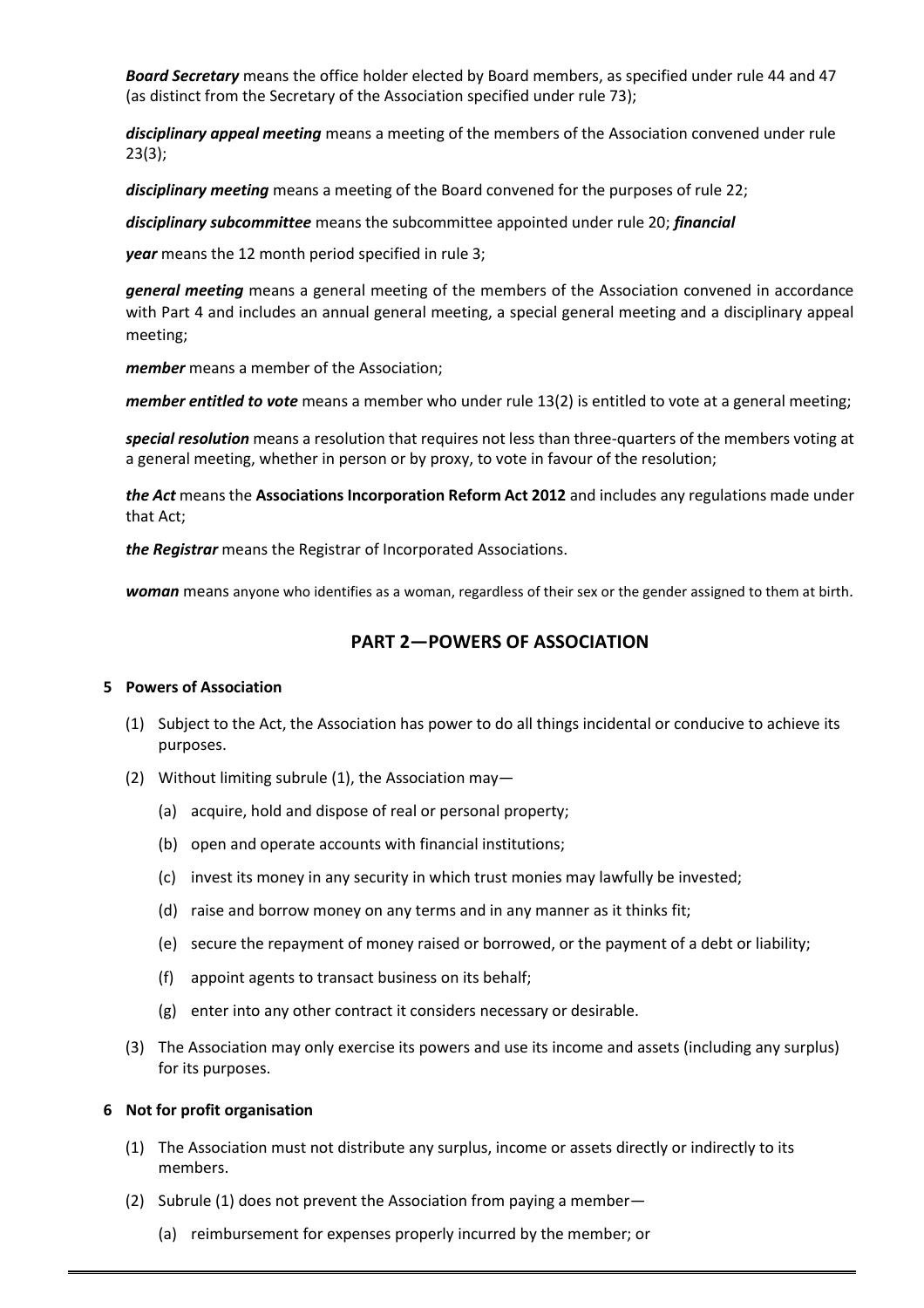(b) for goods or services provided by the member—

<span id="page-4-0"></span>if this is done in good faith on terms no more favourable than if the member was not a member.

**Note**

Section 33 of the Act provides that an incorporated association must not secure pecuniary profit for its members.

Section 4 of the Act sets out in more detail the circumstances under which an incorporated association is not taken to secure pecuniary profit for its members.

# **PART 3—MEMBERS, DISCIPLINARY PROCEDURES AND GRIEVANCES**

## **Division 1—Membership**

#### **7 Minimum number of members**

The Association must have at least 6 members.

#### **8 Who is eligible to be a member**

Any woman (refer to definition) over 18 years of age who supports the purposes of the Association; or

Any organisation, represented by a woman (refer to definition) over 18 years of age, which supports the purposes of the Association;

is eligible for membership.

#### **9 Application for membership**

- (1) To apply to become a member of the Association, a person must submit a Membership Application Form to the Association stating that the person/organisation—
	- (a) wishes to become a member of the Association; and
	- (b) supports the purposes of the Association; and
	- (c) agrees to comply with these Rules.
- (2) The application—
	- (a) must be signed by the applicant; and
	- (b) may be accompanied by the joining fee.
- (3) The board may recommend to the annual general meeting that a person who has provided a significant and important service to the Association be appointed as a life member. A life member has all the rights and privileges of other members. No person may be appointed a life member if the total number of life members would exceed 5% of the total membership of the association.

#### **Note**

The joining fee is the fee (if any) determined by the Association under rule 12(3).

#### **10 Consideration of application**

- (1) As soon as practicable after an application for membership is received, the Board must decide by resolution whether to accept or reject the application.
- (2) The Board must notify the applicant in writing of its decision as soon as practicable after the decision is made.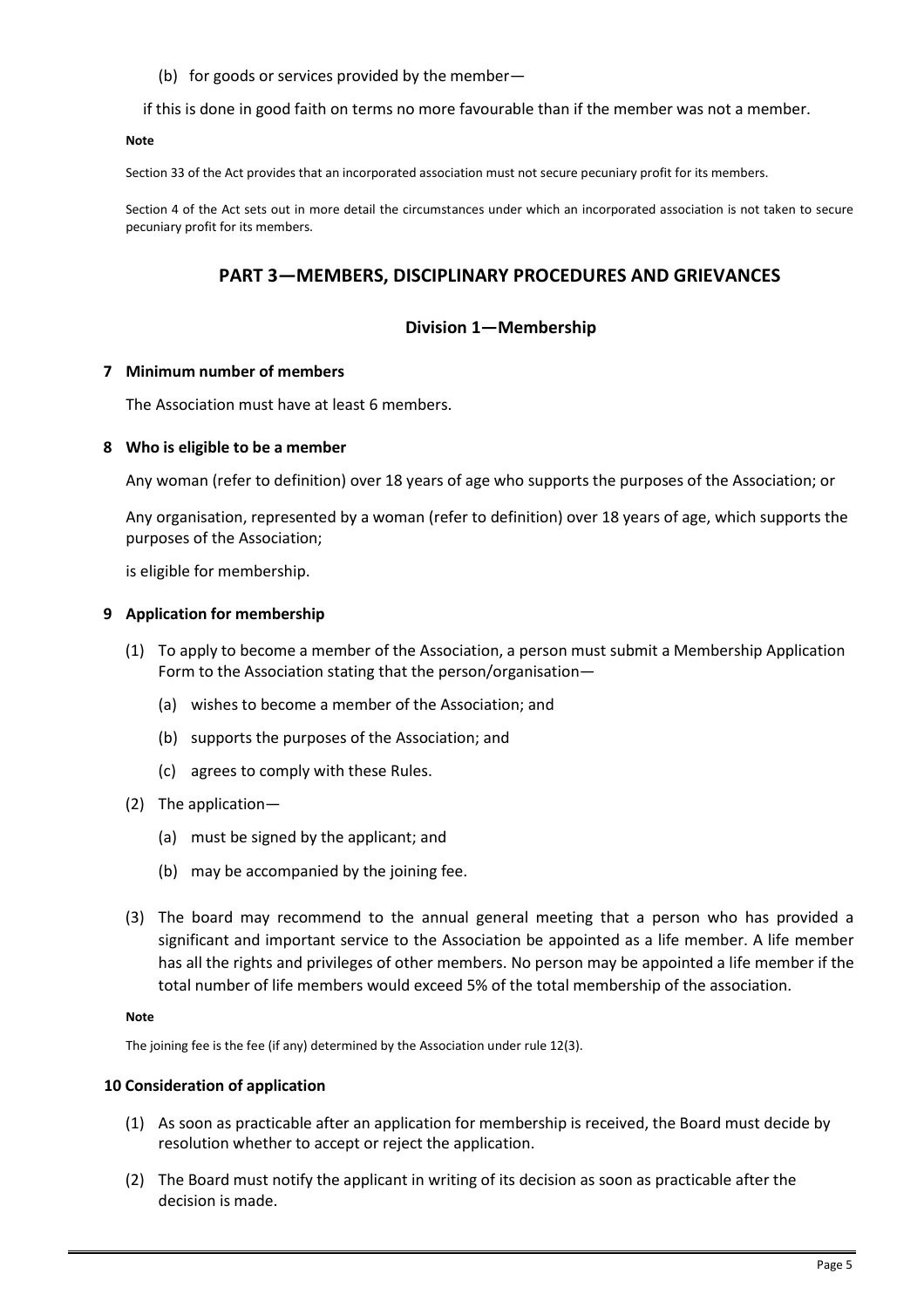- <span id="page-5-0"></span>(3) If the Board rejects the application, it must return any money accompanying the application to the applicant.
- (4) No reason need be given for the rejection of an application.

## **11 New membership**

- (1) If an application for membership is approved by the Board—
	- (a) the resolution to accept the membership must be recorded in the minutes of the board meeting; and
	- (b) the Secretary must, as soon as practicable, enter the name and address of the new member, and the date of becoming a member, in the register of members.
- (2) A person becomes a member of the Association and, subject to rule 13(2), is entitled to exercise her rights of membership from the date, whichever is the later, on which—
	- (a) the Board approves the person's membership; or
	- (b) the person pays the joining fee.

## **12 Annual subscription and fee on joining**

- (1) At each annual general meeting, the Association must determine—
	- (a) the amount of the annual subscription (if any) for the following financial year; and
	- (b) the date for payment of the annual subscription.
- (2) The Association may determine that a lower annual subscription is payable by associate members.
- (3) The Association may determine that any new member who joins after the start of a financial year must, for that financial year, pay a fee equal to—
	- (a) the full annual subscription; or
	- (b) a pro rata annual subscription based on the remaining part of the financial year; or
	- (c) a fixed amount determined from time to time by the Association.
- (4) The rights of a member (including the right to vote) who has not paid the annual subscription by the due date are suspended until the subscription is paid.

## **13 General rights of members**

- (1) A member of the Association who is entitled to vote has the right—
	- (a) to receive notice of general meetings and of proposed special resolutions in the manner and time prescribed by these Rules; and
	- (b) to submit items of business for consideration at a general meeting; and
	- (c) to attend and be heard at general meetings; and
	- (d) to vote at a general meeting; and
	- (e) to have access to the minutes of general meetings and other documents of the Association as provided under rule 77; and
	- (f) to inspect the register of members.
- (2) A member is entitled to vote if—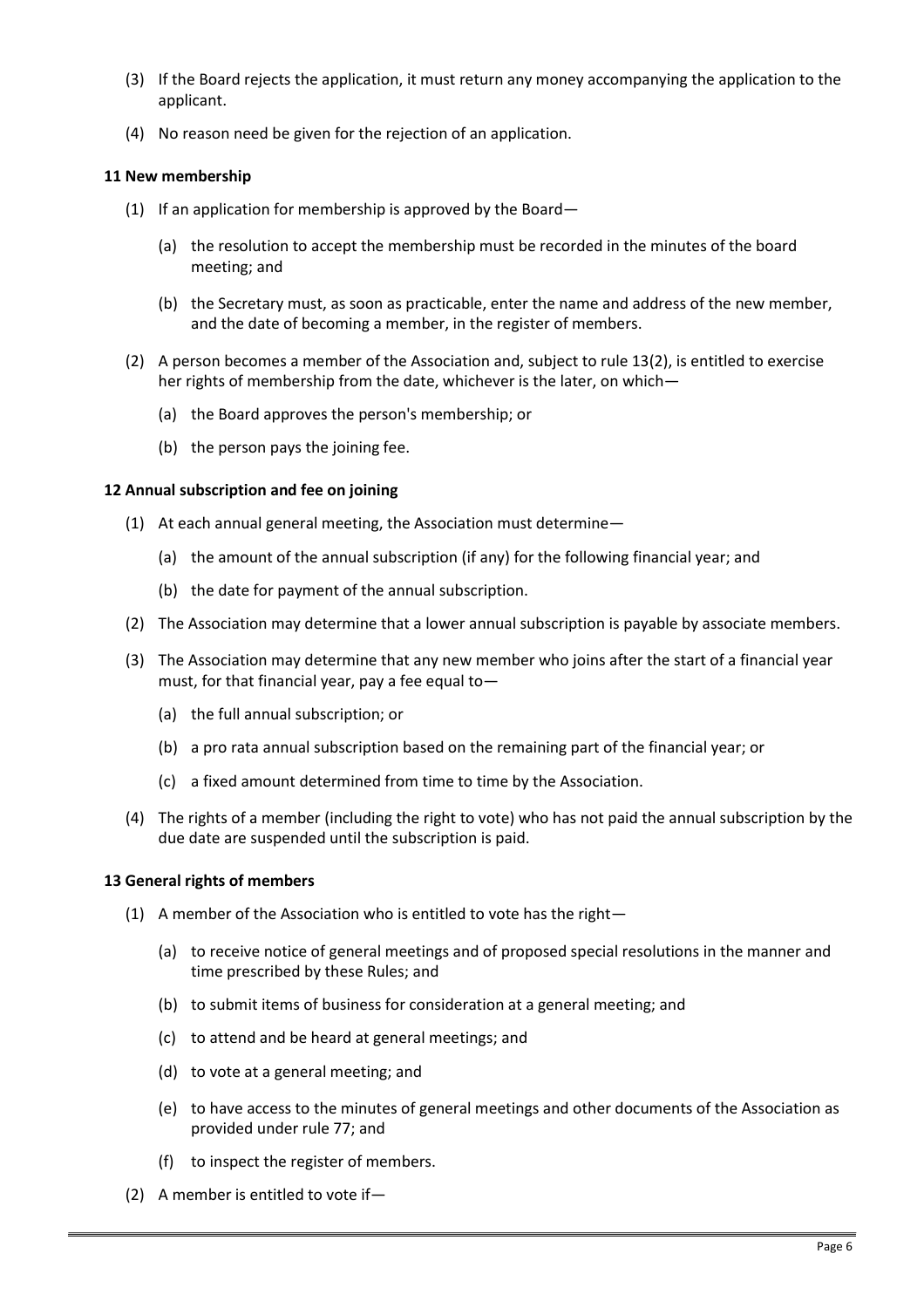- <span id="page-6-0"></span>(a) the member is a member other than an associate member; and
- (b) the member's membership rights are not suspended for any reason.
- (3) An organisation which holds membership holds voting rights equivalent to one individual member (i.e. a member organisation must only submit one vote).
- (4) An employee who becomes a member shall have all the rights of other members but is not entitled to stand for election to the Board.

#### **14 Associate members**

- (1) Associate members of the Association include—
	- (a) any other category of member as determined by special resolution at a general meeting.
- (2) An associate member must not vote but may have other rights as determined by the Board or by resolution at a general meeting.

#### **15 Rights not transferable**

The rights of a member are not transferable and end when membership ceases.

#### **16 Ceasing membership**

- (1) All memberships lapse at the end of each Annual General Meeting. Members must renew their membership by completing the Membership Application Form (as per rule 9). Membership Application Forms will be provided at the beginning of each Annual General Meeting, so members can join or renew their membership.
- (2) The membership of a person ceases on resignation, expulsion or death.
- (3) If a person ceases to be a member of the Association, the Secretary must, as soon as practicable, enter the date the person ceased to be a member in the register of members.

## **17 Resigning as a member**

(1) A member may resign by notice in writing given to the Association.

#### **Note**

Rule 76(3) sets out how notice may be given to the association. It includes by email, post or by handing the notice to a member of the board.

- (2) A member is taken to have resigned if—
	- (a) The member has not renewed their annual membership as per rule 16 (1); or
	- (b) the member's annual subscription is more than 12 months in arrears; or
	- (c) where no annual subscription is payable—
		- (i) the Secretary has made a written request to the member to confirm that she wishes to remain a member; and
		- (ii) the member has not, within 3 months after receiving that request, confirmed in writing that she wishes to remain a member.

## **18 Register of members**

(1) The Secretary must keep and maintain a register of members that includes—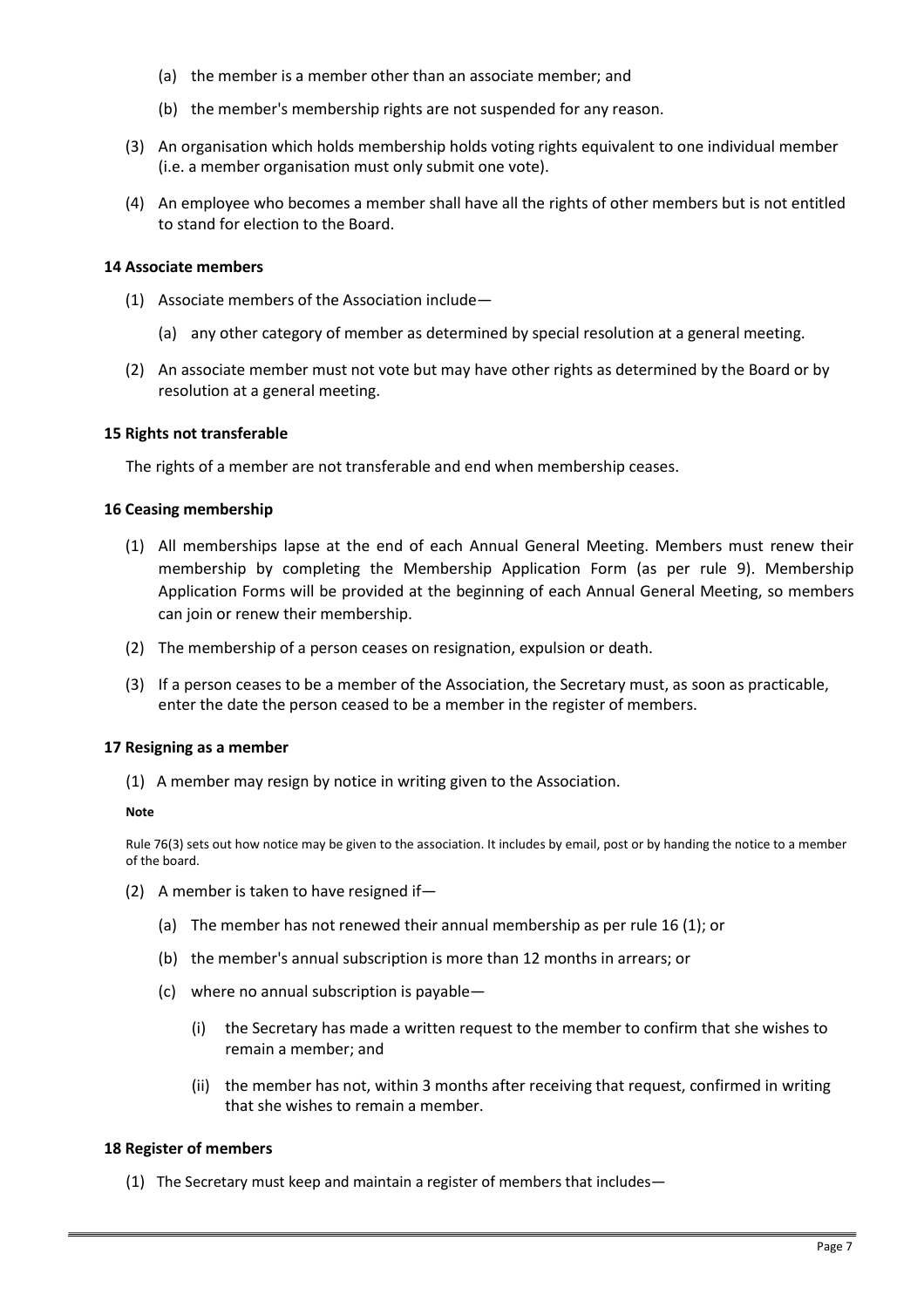- <span id="page-7-0"></span>(a) for each current member—
	- (i) the member's name;
	- (ii) the address for notice last given by the member;
	- (iii) the date of becoming a member;
	- (iv) if the member is an associate member, a note to that effect;
	- (v) any other information determined by the Board; and
- (b) for each former member, the date of ceasing to be a member.
- (2) Any member may, at a reasonable time and free of charge, inspect the register of members.

#### **Note**

Under section 59 of the Act, access to the personal information of a person recorded in the register of members may be restricted in certain circumstances. Section 58 of the Act provides that it is an offence to make improper use of information about a person obtained from the Register of Members.

## **Division 2—Disciplinary action**

#### **19 Grounds for taking disciplinary action**

The Association may take disciplinary action against a member in accordance with this Division if it is determined that the member—

- (a) has failed to comply with these Rules; or
- (b) refuses to support the purposes of the Association; or
- (c) has engaged in conduct prejudicial to the Association.

#### **20 Disciplinary subcommittee**

- (1) If the Board is satisfied that there are sufficient grounds for taking disciplinary action against a member, the Board must appoint a disciplinary subcommittee to hear the matter and determine what action, if any, to take against the member.
- (2) The members of the disciplinary subcommittee—
	- (a) may be Board members, members of the Association or anyone else; but
	- (b) must not be biased against, or in favour of, the member concerned.

#### **21 Notice to member**

- (1) Before disciplinary action is taken against a member, the Secretary must give written notice to the member—
	- (a) stating that the Association proposes to take disciplinary action against the member; and
	- (b) stating the grounds for the proposed disciplinary action; and
	- (c) specifying the date, place and time of the meeting at which the disciplinary subcommittee intends to consider the disciplinary action (the *disciplinary meeting*); and
	- (d) advising the member that she may do one or both of the following—
		- (i) attend the disciplinary meeting and address the disciplinary subcommittee at that meeting;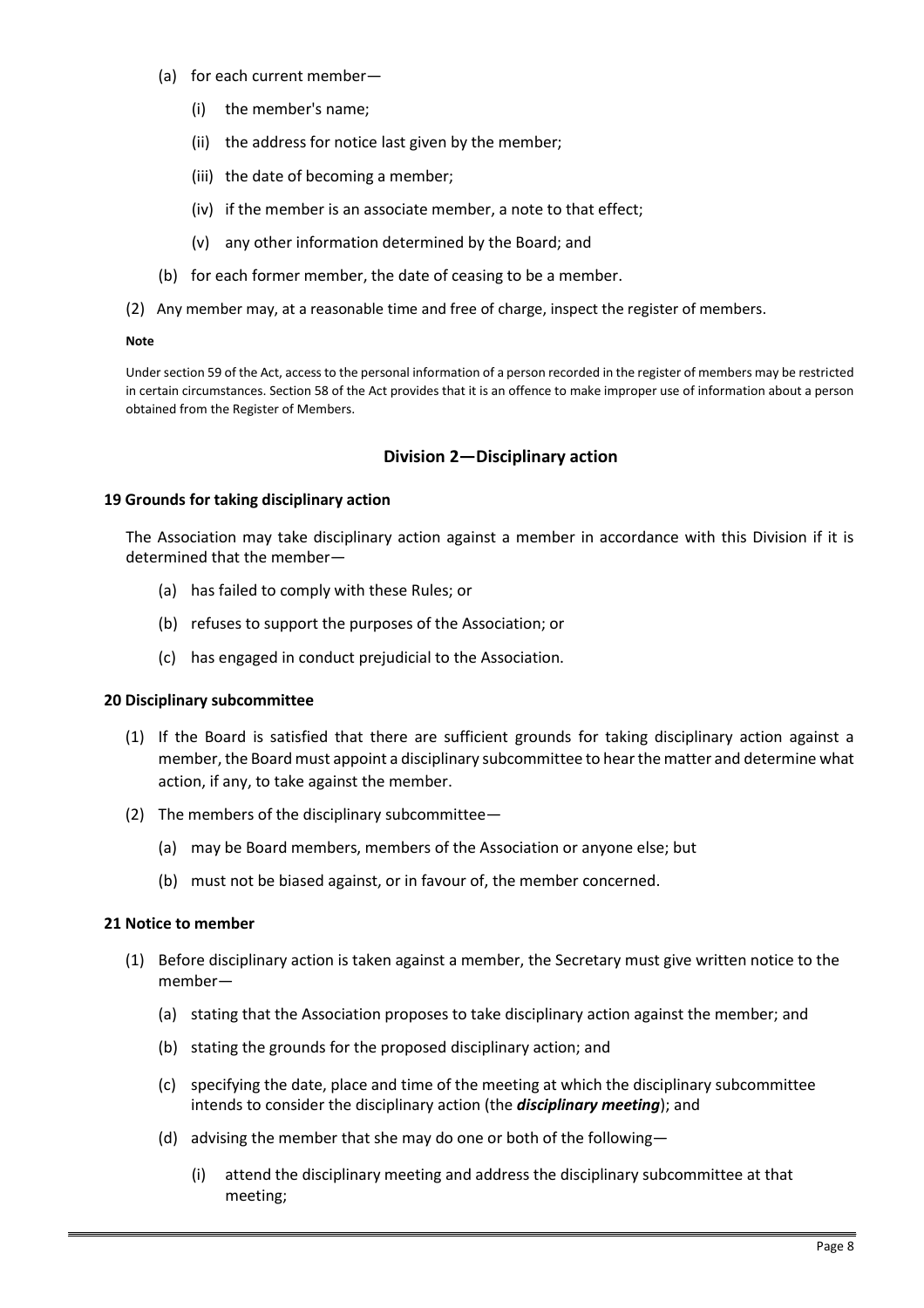- (ii) give a written statement to the disciplinary subcommittee at any time before the disciplinary meeting; and
- <span id="page-8-0"></span>(e) setting out the member's appeal rights under rule 23.
- (2) The notice must be given no earlier than 28 days, and no later than 14 days, before the disciplinary meeting is held.

# **22 Decision of subcommittee**

- (1) At the disciplinary meeting, the disciplinary subcommittee must—
	- (a) give the member an opportunity to be heard; and
	- (b) consider any written statement submitted by the member.
- (2) After complying with subrule (1), the disciplinary subcommittee may—
	- (a) take no further action against the member; or
	- (b) subject to subrule (3)—
		- (i) reprimand the member; or
		- (ii) suspend the membership rights of the member for a specified period; or
		- (iii) expel the member from the Association.
- (3) The disciplinary subcommittee may not fine the member.
- (4) The suspension of membership rights or the expulsion of a member by the disciplinary subcommittee under this rule takes effect immediately after the vote is passed.

## **23 Appeal rights**

- (1) A person whose membership rights have been suspended or who has been expelled from the Association under rule 22 may give notice to the effect that she wishes to appeal against the suspension or expulsion.
- (2) The notice must be in writing and given—
	- (a) to the disciplinary subcommittee immediately after the vote to suspend or expel the person is taken; or
	- (b) to the Secretary not later than 48 hours after the vote.
- (3) If a person has given notice under subrule (2), a disciplinary appeal meeting must be convened by the Board as soon as practicable, but in any event not later than 21 days, after the notice is received.
- (4) Notice of the disciplinary appeal meeting must be given to each member of the Association who is entitled to vote as soon as practicable and must—
	- (a) specify the date, time and place of the meeting; and
	- (b) state—
		- (i) the name of the person against whom the disciplinary action has been taken; and
		- (ii) the grounds for taking that action; and
		- (iii) that at the disciplinary appeal meeting the members present must vote on whether the decision to suspend or expel the person should be upheld or revoked.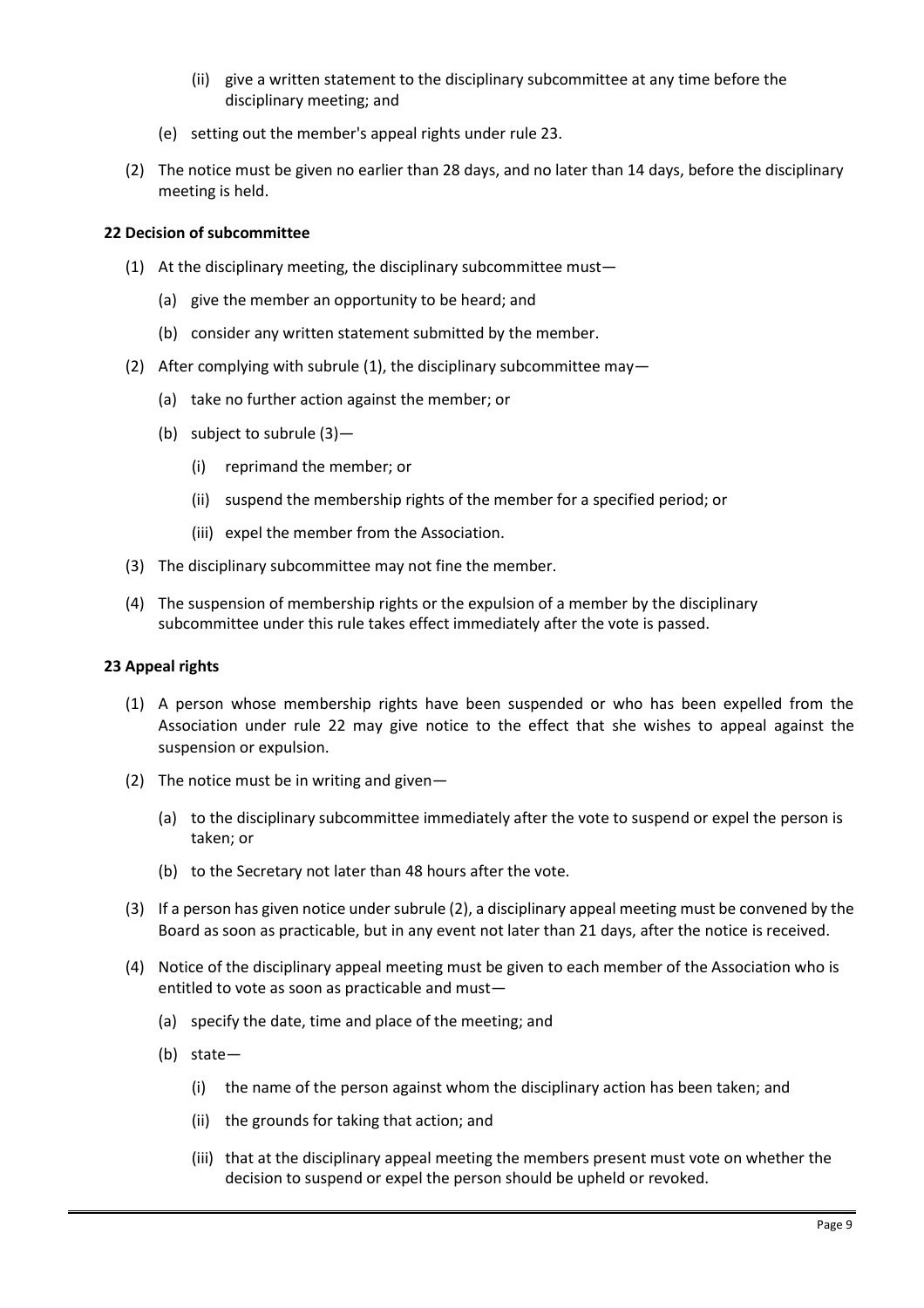## <span id="page-9-0"></span>**24 Conduct of disciplinary appeal meeting**

- (1) At a disciplinary appeal meeting—
	- (a) no business other than the question of the appeal may be conducted; and
	- (b) the Board must state the grounds for suspending or expelling the member and the reasons for taking that action; and
	- (c) the person whose membership has been suspended or who has been expelled must be given an opportunity to be heard.
- (2) After complying with subrule (1), the members present and entitled to vote at the meeting must vote by secret ballot on the question of whether the decision to suspend or expel the person should be upheld or revoked.
- (3) A member may not vote by proxy at the meeting.
- (4) The decision is upheld if not less than three quarters of the members voting at the meeting vote in favour of the decision.

## **Division 3—Grievance procedure**

#### **25 Application**

- (1) The grievance procedure set out in this Division applies to disputes under these Rules between—
	- (a) a member and another member;
	- (b) a member and the Board;
	- (c) a member and the Association.
- (2) A member must not initiate a grievance procedure in relation to a matter that is the subject of a disciplinary procedure until the disciplinary procedure has been completed.

#### **26 Parties must attempt to resolve the dispute**

The parties to a dispute must attempt to resolve the dispute between themselves within 14 days of the dispute coming to the attention of each party.

## **27 Appointment of mediator**

- (1) If the parties to a dispute are unable to resolve the dispute between themselves within the time required by rule 26, the parties must within 10 days—
	- (a) notify the Board of the dispute; and
	- (b) agree to or request the appointment of a mediator; and
	- (c) attempt in good faith to settle the dispute by mediation.
- (2) The mediator must be—
	- (a) a person chosen by agreement between the parties; or
	- (b) in the absence of agreement—
		- (i) if the dispute is between a member and another member—a person appointed by the Board; or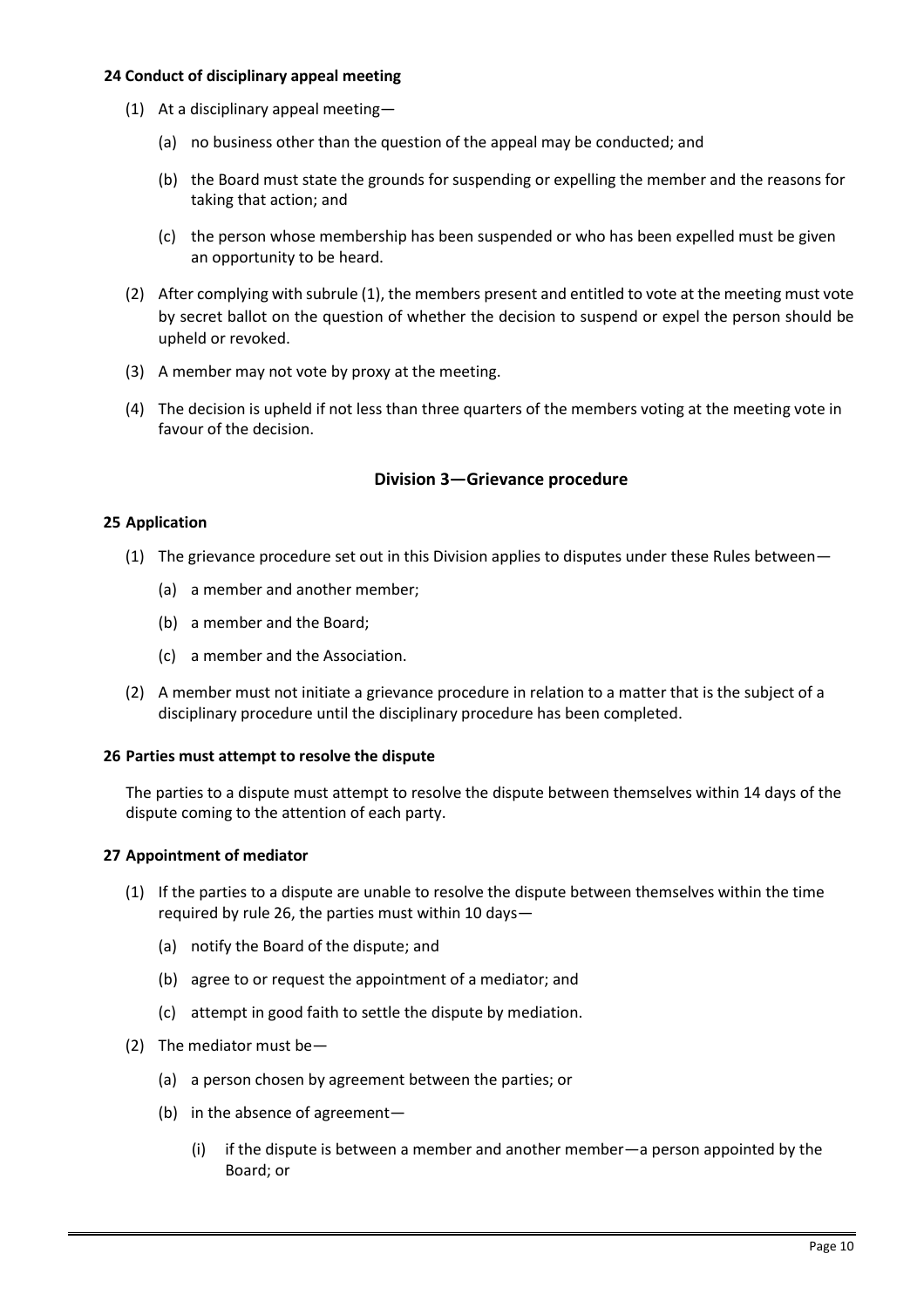- (ii) if the dispute is between a member and the Board or the Association—a person appointed or employed by the Dispute Settlement Centre of Victoria.
- <span id="page-10-0"></span>(3) A mediator appointed by the Board may be a member or former member of the Association but in any case must not be a person who—
	- (a) has a personal interest in the dispute; or
	- (b) is biased in favour of or against any party.

#### **28 Mediation process**

- (1) The mediator to the dispute, in conducting the mediation, must—
	- (a) give each party every opportunity to be heard; and
	- (b) allow due consideration by all parties of any written statement submitted by any party; and
	- (c) ensure that natural justice is accorded to the parties throughout the mediation process.
- (2) The mediator must not determine the dispute.

#### **29 Failure to resolve dispute by mediation**

If the mediation process does not resolve the dispute, the parties may seek to resolve the dispute in accordance with the Act or otherwise at law.

# **PART 4—GENERAL MEETINGS OF THE ASSOCIATION**

#### **30 Annual general meetings**

- (1) The Board must convene an annual general meeting of the Association to be held within 5 months after the end of each financial year.
- (2) Despite subrule (1), the Association may hold its first annual general meeting at any time within 18 months after its incorporation.
- (3) The Board may determine the date, time and place of the annual general meeting.
- (4) The ordinary business of the annual general meeting is as follows—
	- (a) to confirm the minutes of the previous annual general meeting and of any special general meeting held since then;
	- (b) to receive and consider—
		- (i) the annual report of the Board on the activities of the Association during the preceding financial year; and
		- (ii) the financial statements of the Association for the preceding financial year submitted by the Board in accordance with Part 7 of the Act;
	- (c) to elect the members of the Board;
	- (d) to confirm or vary the amounts (if any) of the annual subscription and joining fee.
- (5) The annual general meeting may also conduct any other business of which notice has been given in accordance with these Rules.

## **31 Special general meetings**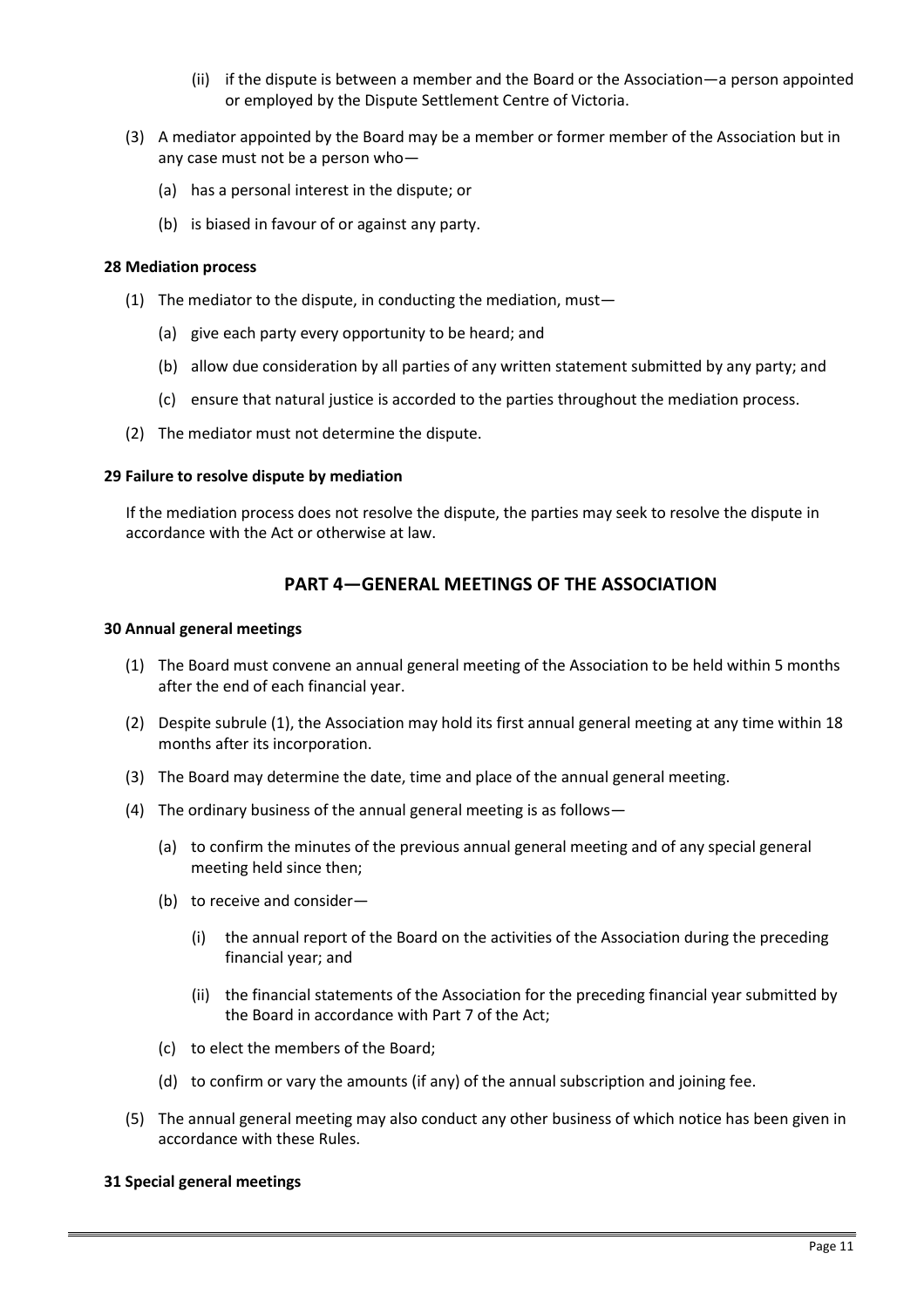- <span id="page-11-0"></span>(1) Any general meeting of the Association, other than an annual general meeting or a disciplinary appeal meeting, is a special general meeting.
- (2) The Board may convene a special general meeting whenever it thinks fit.
- (3) No business other than that set out in the notice under rule 33 may be conducted at the meeting.

**Note**

General business may be considered at the meeting if it is included as an item for consideration in the notice under rule 33 and the majority of members at the meeting agree.

#### **32 Special general meeting held at request of members**

- (1) The Board must convene a special general meeting if a request to do so is made in accordance with subrule (2) by at least 10% of the total number of members.
- (2) A request for a special general meeting must—
	- (a) be in writing; and
	- (b) state the business to be considered at the meeting and any resolutions to be proposed; and
	- (c) include the names and signatures of the members requesting the meeting; and
	- (d) be given to the Secretary.
- (3) If the Board does not convene a special general meeting within one month after the date on which the request is made, the members making the request (or any of them) may convene the special general meeting.
- (4) A special general meeting convened by members under subrule (3)—
	- (a) must be held within 3 months after the date on which the original request was made; and
	- (b) may only consider the business stated in that request.
- (5) The Association must reimburse all reasonable expenses incurred by the members convening a special general meeting under subrule (3).

#### **33 Notice of general meetings**

- (1) The Secretary (or, in the case of a special general meeting convened under rule 32(3), the members convening the meeting) must give to each member of the Association—
	- (a) at least 21 days' notice of a general meeting if a special resolution is to be proposed at the meeting; or
	- (b) at least 14 days' notice of a general meeting in any other case.
- (2) The notice must—
	- (a) specify the date, time and place of the meeting; and
	- (b) indicate the general nature of each item of business to be considered at the meeting; and
	- (c) if a special resolution is to be proposed—
		- (i) state in full the proposed resolution; and
		- (ii) state the intention to propose the resolution as a special resolution; and
	- (d) comply with rule 34(5).
- (3) This rule does not apply to a disciplinary appeal meeting.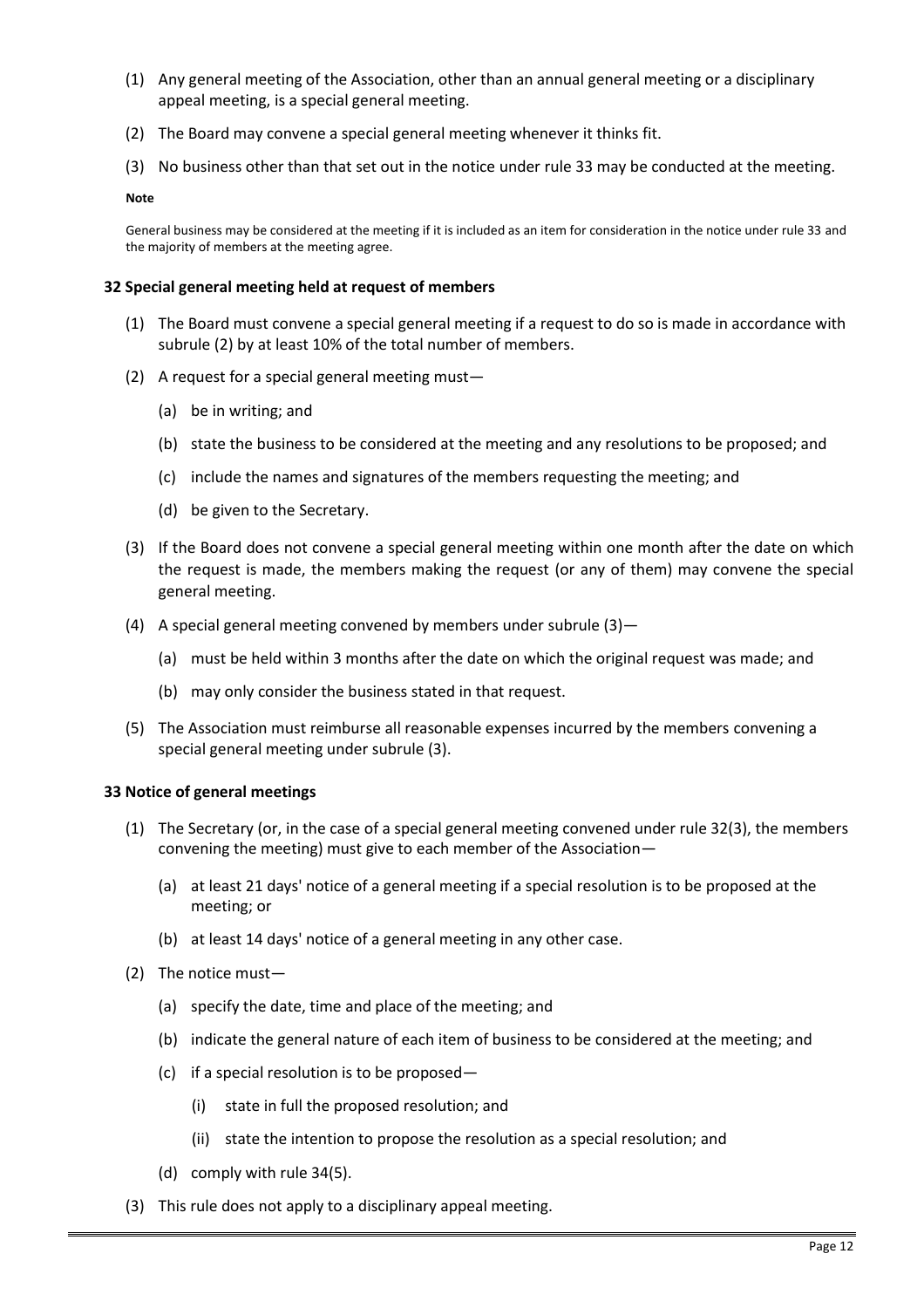#### <span id="page-12-0"></span>**Note**

Rule 23(4) sets out the requirements for notice of a disciplinary appeal meeting.

#### **34 Proxies**

- (1) A member may appoint another member as her proxy to vote and speak on his or her behalf at a general meeting other than at a disciplinary appeal meeting.
- (2) The appointment of a proxy must be in writing and signed by the member making the appointment.
- (3) The member appointing the proxy may give specific directions as to how the proxy is to vote on his or her behalf, otherwise the proxy may vote on behalf of the member in any matter as she sees fit.
- (4) If the Board has approved a form for the appointment of a proxy, the member may use any other form that clearly identifies the person appointed as the member's proxy and that has been signed by the member.
- (5) Notice of a general meeting given to a member under rule 33 must—
	- (a) state that the member may appoint another member as a proxy for the meeting; and
	- (b) include a copy of any form that the Board has approved for the appointment of a proxy.
- (6) A form appointing a proxy, if being submitted in person, must be given to the Chairperson of the meeting at least 30 minutes prior to the meeting.
- (7) A form appointing a proxy sent by post or electronically is of no effect unless it is received by the Association no later than 24 hours before the commencement of the meeting.

#### **35 Use of technology**

- (1) A member not physically present at a general meeting may be permitted to participate in the meeting by the use of technology that allows that member and the members present at the meeting to clearly and simultaneously communicate with each other.
- (2) For the purposes of this Part, a member participating in a general meeting as permitted under subrule (1) is taken to be present at the meeting and, if the member votes at the meeting, is taken to have voted in person.

#### **36 Quorum at general meetings**

- (1) No business may be conducted at a general meeting unless a quorum of members is present.
- (2) The quorum for a general meeting is the presence (physically, by proxy or as allowed under rule 35) of 10% of the members entitled to vote.
- (3) If a quorum is not present within 30 minutes after the notified commencement time of a general meeting—
	- (a) in the case of a meeting convened by, or at the request of, members under rule 32— the meeting must be dissolved;

#### **Note**

If a meeting convened by, or at the request of, members is dissolved under this subrule, the business that was to have been considered at the meeting is taken to have been dealt with. If members wish to have the business reconsidered at another special meeting, the members must make a new request under rule 32.

(b) in any other case—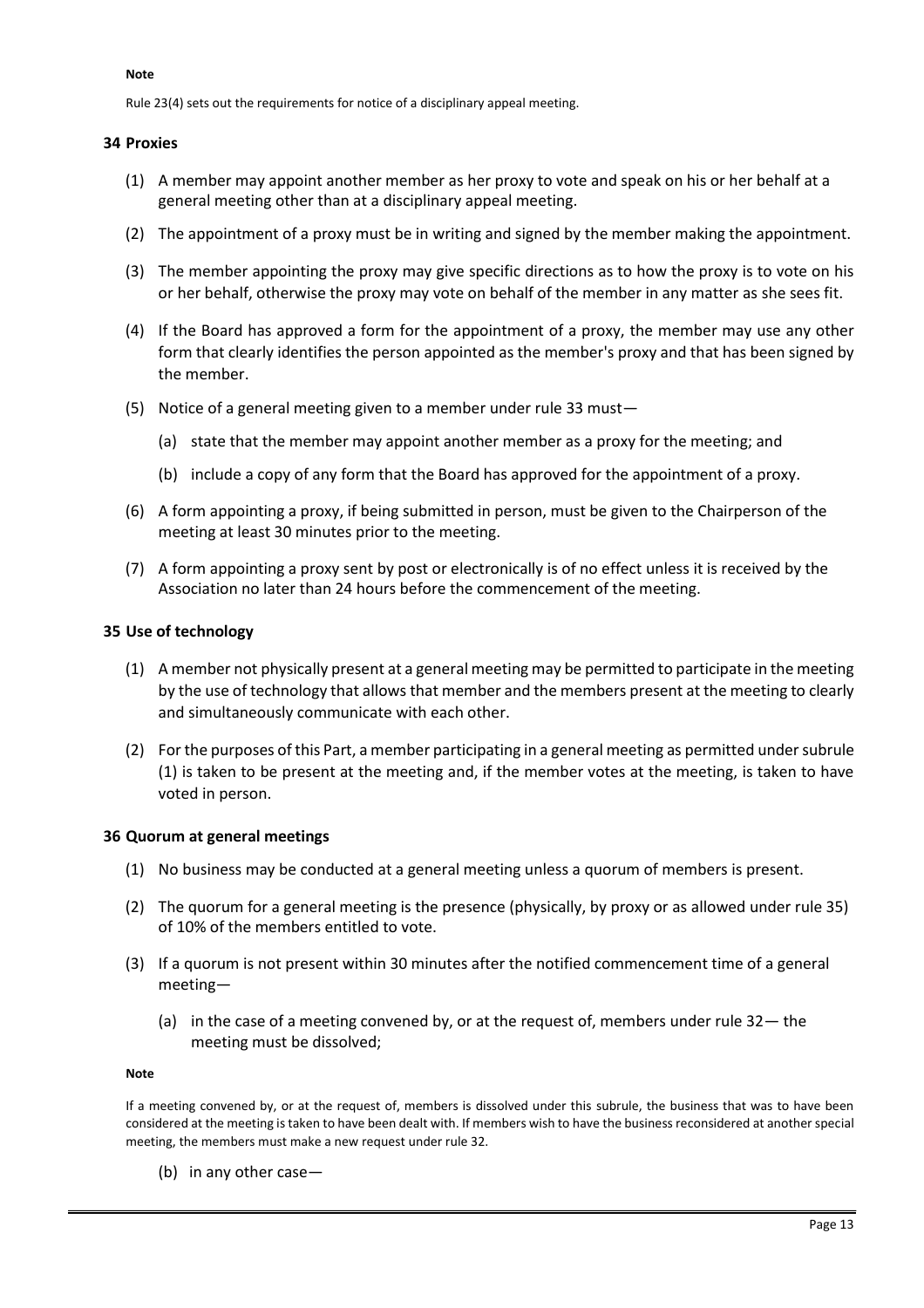- <span id="page-13-0"></span>(i) the meeting must be adjourned to a date not more than 21 days after the adjournment; and
- (ii) notice of the date, time and place to which the meeting is adjourned must be given at the meeting and confirmed by written notice given to all members as soon as practicable after the meeting.
- (4) If a quorum is not present within 30 minutes after the time to which a general meeting has been adjourned under subrule (3)(b), the members present at the meeting (if not fewer than 3) may proceed with the business of the meeting as if a quorum were present.

## **37 Adjournment of general meeting**

- (1) The Chairperson of a general meeting at which a quorum is present may, with the consent of a majority of members present at the meeting, adjourn the meeting to another time at the same place or at another place.
- (2) Without limiting subrule (1), a meeting may be adjourned—
	- (a) if there is insufficient time to deal with the business at hand; or
	- (b) to give the members more time to consider an item of business.

#### **Example**

The members may wish to have more time to examine the financial statements submitted by the Board at an annual general meeting.

- (3) No business may be conducted on the resumption of an adjourned meeting other than the business that remained unfinished when the meeting was adjourned.
- (4) Notice of the adjournment of a meeting under this rule is not required unless the meeting is adjourned for 14 days or more, in which case notice of the meeting must be given in accordance with rule 33.

#### **38 Voting at general meeting**

- (1) On any question arising at a general meeting—
	- (a) subject to subrule (3), each member who is entitled to vote has one vote; and
	- (b) members may vote personally or by proxy; and
	- (c) except in the case of a special resolution, the question must be decided on a majority of votes.
- (2) If votes are divided equally on a question, the Chairperson of the meeting has a second or casting vote.
- (3) If the question is whether or not to confirm the minutes of a previous meeting, only members who were present at that meeting may vote.
- (4) This rule does not apply to a vote at a disciplinary appeal meeting conducted under rule 24.

## **39 Special resolutions**

A special resolution is passed if not less than three quarters of the members voting at a general meeting (whether in person or by proxy) vote in favour of the resolution.

#### **Note**

In addition to certain matters specified in the Act, a special resolution is required—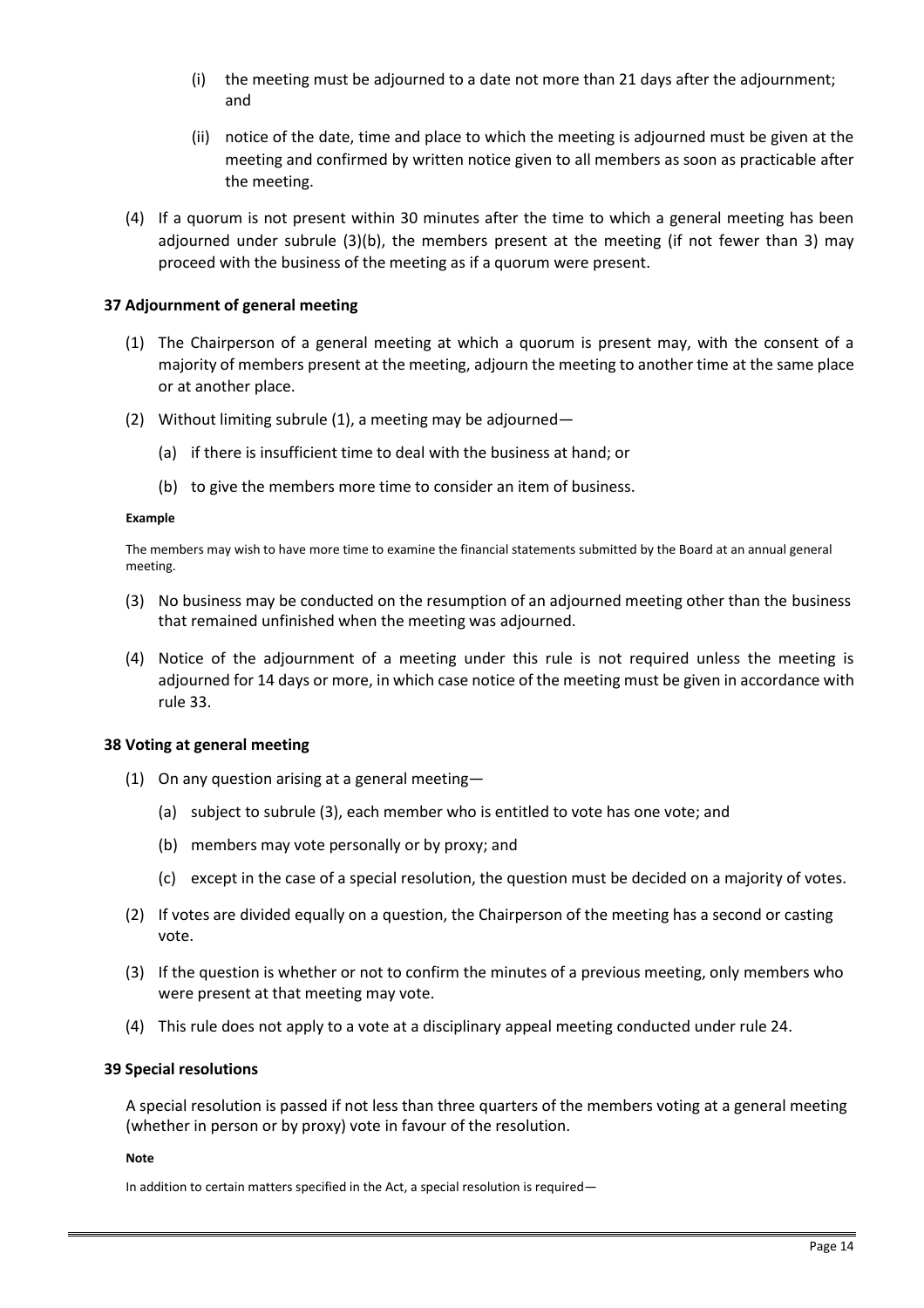- <span id="page-14-0"></span>(a) to remove a board member from office ;
- (b) to alter these Rules, including changing the name or any of the purposes of the Association.

#### **40 Determining whether resolution carried**

- (1) Subject to subsection (2), the Chairperson of a general meeting may, on the basis of a show of hands, declare that a resolution has been—
	- (a) carried; or
	- (b) carried unanimously; or
	- (c) carried by a particular majority; or
	- (d) lost—

and an entry to that effect in the minutes of the meeting is conclusive proof of that fact.

- (2) If a poll (where votes are cast in writing) is demanded by three or more members on any question—
	- (a) the poll must be taken at the meeting in the manner determined by the Chairperson of the meeting; and
	- (b) the Chairperson must declare the result of the resolution on the basis of the poll.
- (3) A poll demanded on the election of the Chairperson or on a question of an adjournment must be taken immediately.
- (4) A poll demanded on any other question must be taken before the close of the meeting at a time determined by the Chairperson.

#### **41 Minutes of general meeting**

- (1) The Board must ensure that minutes are taken and kept of each general meeting.
- (2) The minutes must record the business considered at the meeting, any resolution on which a vote is taken and the result of the vote.
- (3) In addition, the minutes of each annual general meeting must include—
	- (a) the names of the members attending the meeting; and
	- (b) proxy forms given to the Chairperson of the meeting under rule 34(6); and
	- (c) the financial statements submitted to the members in accordance with rule 30(4)(b)(ii); and
	- (d) the certificate signed by two board members certifying that the financial statements give a true and fair view of the financial position and performance of the Association; and
	- (e) any audited accounts and auditor's report or report of a review accompanying the financial statements that are required under the Act.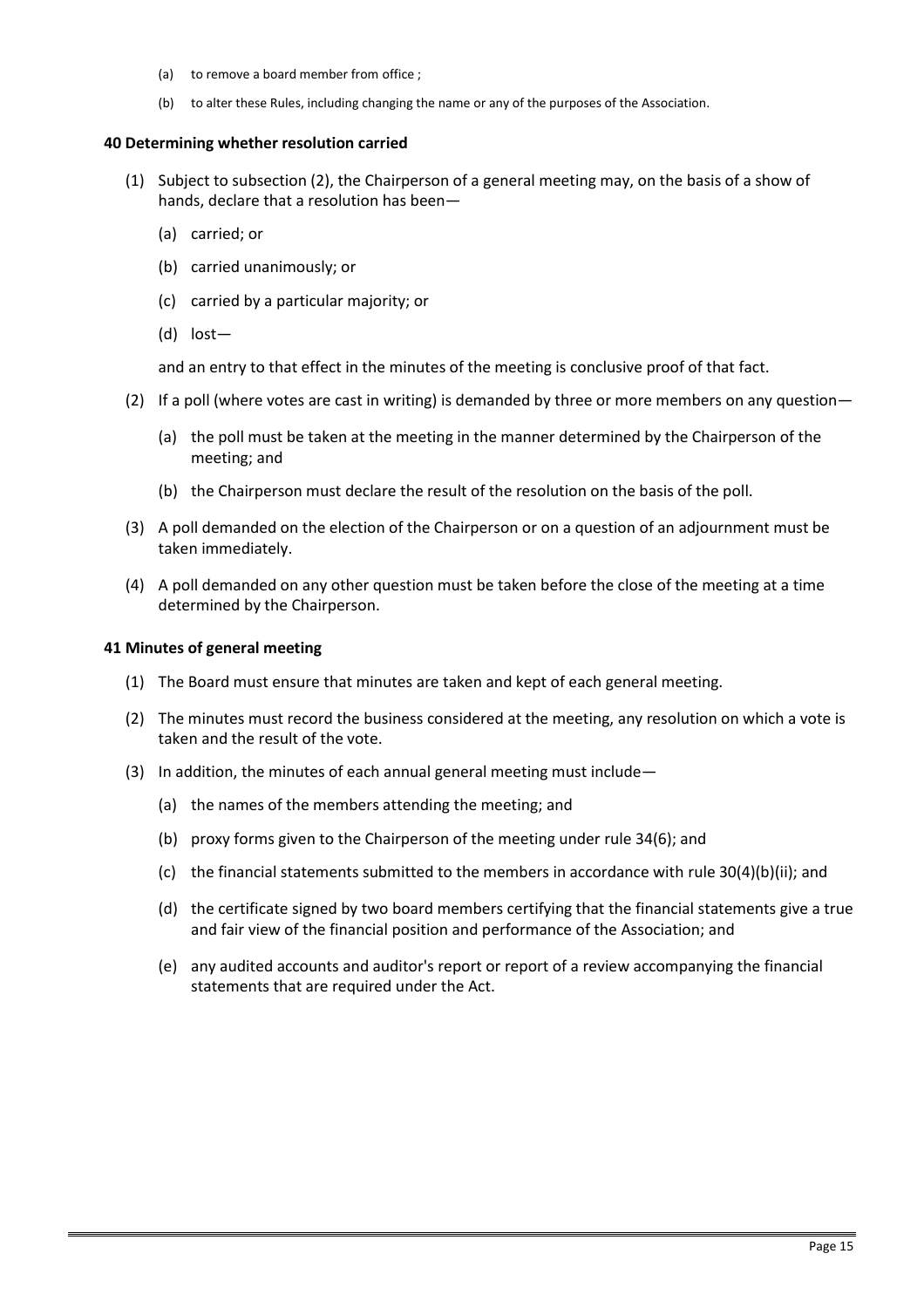# **PART 5—BOARD**

## **Division 1—Powers of Board**

#### <span id="page-15-0"></span>**42 Role and powers**

- (1) The business of the Association must be managed by or under the direction of a Board.
- (2) The Board may exercise all the powers of the Association except those powers that these Rules or the Act require to be exercised by general meetings of the members of the Association.
- (3) The Board may—
	- (a) appoint and remove the Chief Executive Officer;
	- (b) establish subcommittees consisting of members with terms of reference it considers appropriate.

## **43 Delegation**

- (1) The Board may delegate to a member of the Board, a subcommittee or staff, any of its powers and functions other than—
	- (a) this power of delegation; or
	- (b) a duty imposed on the Board by the Act or any other law.
- (2) The delegation must be in writing and may be subject to the conditions and limitations the Board considers appropriate.
- (3) The Board may, in writing, revoke a delegation wholly or in part.

## **Division 2—Composition of Board and duties of members**

#### **44 Composition of Board**

The Board shall consist of no less than six members and no more than twelve members (unless otherwise agreed by special resolution).

The Board consists of—

- (a) a Chairperson; and
- (b) a Deputy-Chairperson; and
- (c) a Board Secretary; and
- (d) a Treasurer; and
- (e) ordinary members (if any) elected under rule 52.

#### **45 General Duties**

- (1) As soon as practicable after being elected or appointed to the Board, each board member must become familiar with these Rules and the Act.
- (2) The Board is collectively responsible for ensuring that the Association complies with the Act and that individual members of the Board comply with these Rules.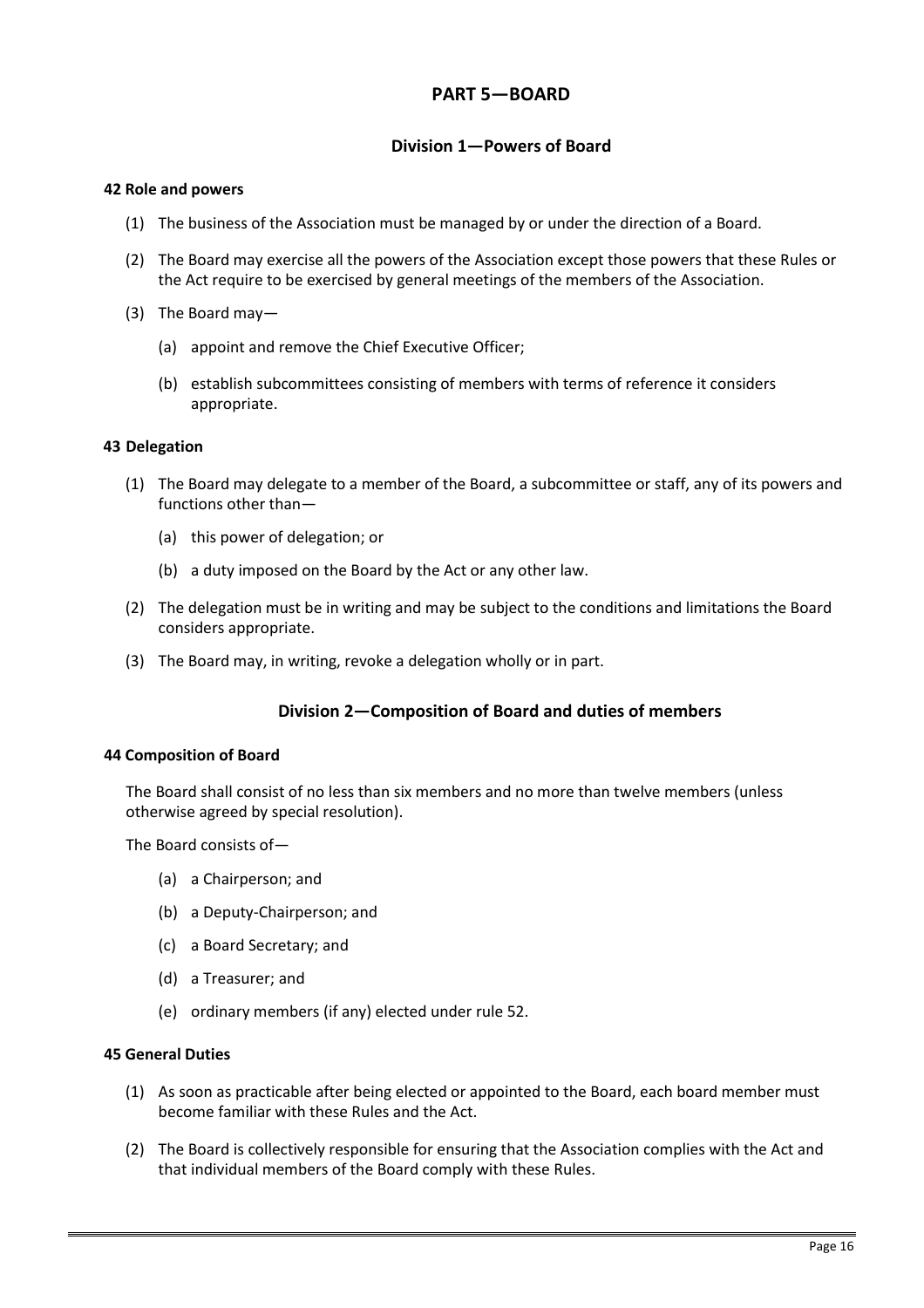- <span id="page-16-0"></span>(3) Board members must exercise their powers and discharge their duties with reasonable care and diligence.
- (4) Board members must exercise their powers and discharge their duties—
	- (a) in good faith in the best interests of the Association; and
	- (b) for a proper purpose.
- (5) Board members and former board members must not make improper use of—
	- (a) their position; or
	- (b) information acquired by virtue of holding their position—

so as to gain an advantage for themselves or any other person or to cause detriment to the Association.

#### **Note**

See also Division 3 of Part 6 of the Act which sets out the general duties of the office holders of an incorporated association.

(6) In addition to any duties imposed by these Rules, a board member must perform any other duties imposed from time to time by resolution at a general meeting.

## **46 Chairperson and Deputy-Chairperson**

- (1) Subject to subrule (2), the Chairperson or, in the Chairperson's absence, the Deputy-Chairperson is the Chairperson for any general meetings and for any board meetings.
- (2) If the Chairperson and the Deputy-Chairperson are both absent, or are unable to preside, the Chairperson of the meeting must be—
	- (a) in the case of a general meeting—a member elected by the other members present; or
	- (b) in the case of a board meeting—a board member elected by the other board members present.

## **47 Board Secretary**

(1) The Board Secretary shall undertake administrative tasks associated with the conduct of Board Meetings, including preparation and distribution of Board papers, or other tasks as defined in the Board's Policy and Procedure Manual.

## **48 Treasurer**

- (1) The Treasurer must—
	- (a) ensure that the financial records of the Association are kept in accordance with the Act; and
	- (b) coordinate the preparation of the financial statements of the Association and their certification by the Board prior to their submission to the annual general meeting of the Association.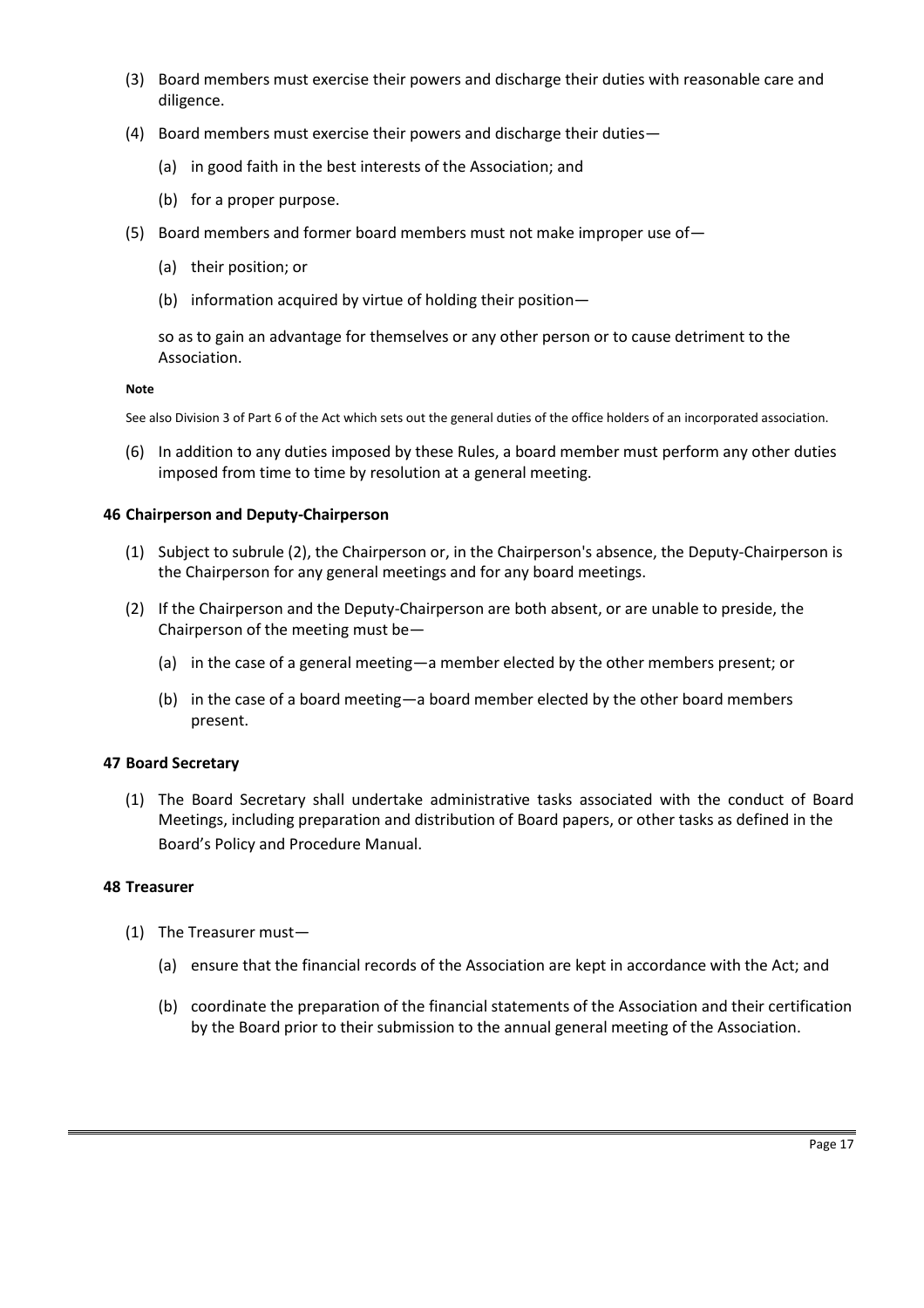# **Division 3—Election of Board members and tenure of office**

#### **49 Who is eligible to be a Board member**

A member is eligible to be elected or appointed as a board member if the member—

- (a) is entitled to vote at a general meeting; and
- (b) is not a current member of staff at Women's Health Goulburn North East.

#### **50 Positions to be declared vacant**

- (1) This rule applies to—
	- (a) the first annual general meeting of the Association after its incorporation; or
	- (b) any subsequent annual general meeting of the Association, after the annual report and financial statements of the Association have been received.
- (2) The Chairperson of the meeting must hold an election for any vacant position on the Board in accordance with rules 51 to 54.

#### **51 Nominations**

- (1) An eligible member of the Association may—
	- (a) nominate herself; or
	- (b) with the member's consent, be nominated by another member.
- (2) Candidates for election to the Board must be nominated:
	- (a) In writing, signed by two members, and accompanied by the written consent of the candidate; and
	- (b) Delivered to the Association not less than 7 days before the date fixed for the holding of the annual general meeting.
- (3) A member who is nominated for a position and fails to be elected to that position may be nominated for any other position for which an election is yet to be held.

## **52 Election of ordinary Board members**

- (1) The Board shall consist of no less than six members and no more than twelve members (unless otherwise agreed by special resolution).
- (2) At each Annual General Meeting, members will elect the *members of the Board*, but will not elect these members into *specific positions on the Board* (e.g. Chairperson, Deputy Chairperson etc.). At the Board Meeting following the Annual General Meeting, the Board shall elect members into each of these positions, in accordance with Rule 53.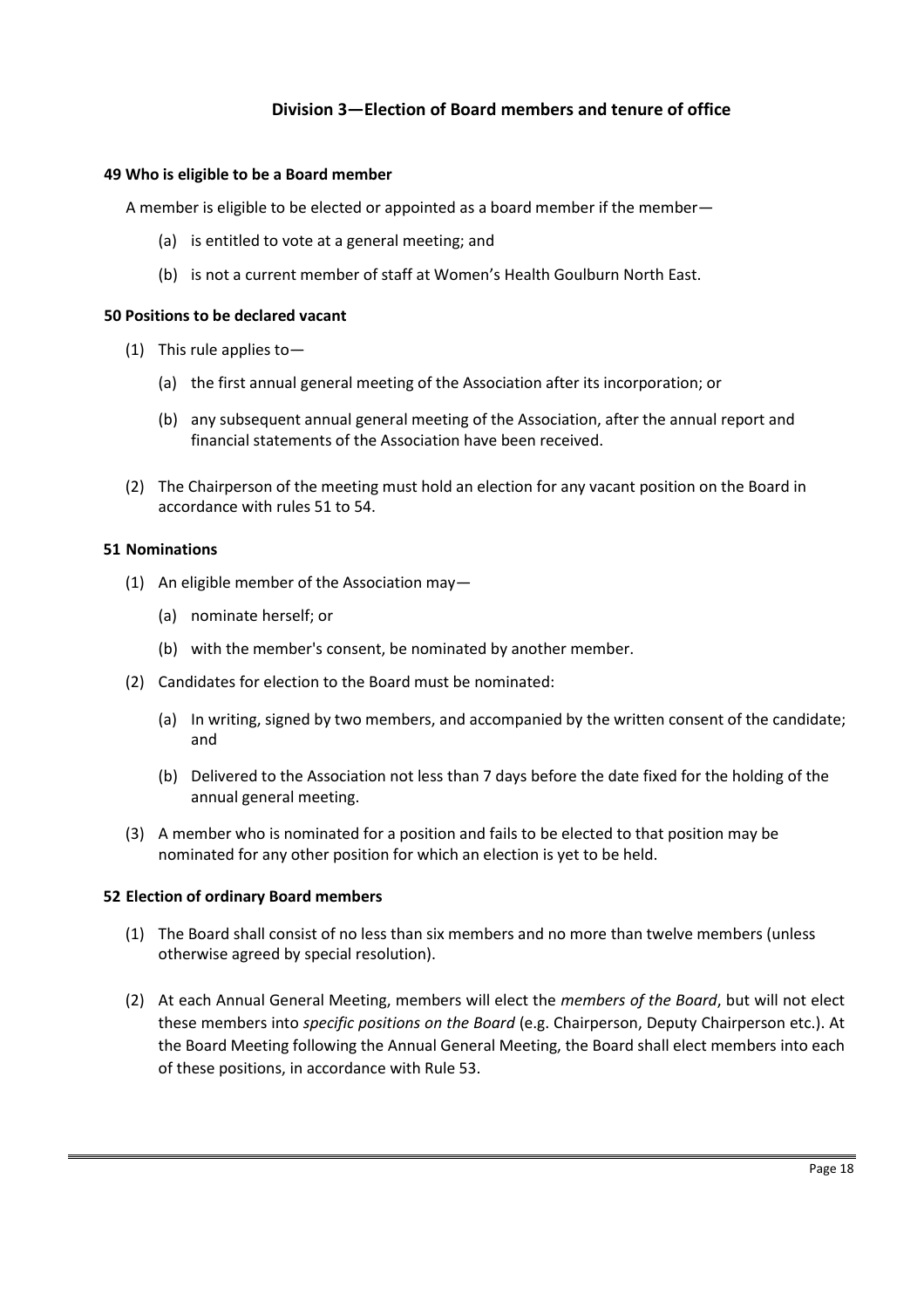- <span id="page-18-0"></span>(3) If insufficient nominations are received to fill all vacancies on the board, the candidates nominated shall be deemed to be elected and further nominations may be received at the annual general meeting for the remaining positions.
- (4) If the number of nominations received is equal to the number of vacancies to be filled, the candidates nominated shall be deemed to be elected.
- (5) If the number of nominations received exceeds the number of vacancies to be filled, a ballot must be held in accordance with rule 54.

## **53 Election of Chairperson etc.**

- (1) At the Board meeting following the annual general meeting, the newly elected Board shall elect each of the following positions, from among its members:
	- (a) Chairperson;
	- (b) Deputy-Chairperson;
	- (c) Board Secretary;
	- (d) Treasurer.
- (2) If only one member is nominated for the position, the Chairperson of the meeting must declare the member elected to the position.
- (3) If more than one member is nominated, a ballot must be held in accordance with rule 54.
- (4) On his or her election, the new Chairperson may take over as Chairperson of the meeting.
- (5) Each member shall hold office until the first Board meeting following the next annual general meeting, and is eligible for re-election at that time.

#### **54 Ballot**

- (1) If a ballot is required for the election for a position, the Chairperson of the meeting must appoint a member to act as returning officer to conduct the ballot.
- (2) The returning officer must not be a member nominated for the position.
- (3) Before the ballot is taken, each candidate may make a short speech in support of his or her election.
- (4) The election must be by secret ballot.
- (5) The returning officer must give a blank piece of paper to—
	- (a) each member present in person; and
	- (b) each proxy appointed by a member.

#### **Example**

If a member has been appointed the proxy of 5 other members, the member must be given 6 ballot papers—one for the member and one each for the other members.

- (6) If the ballot is for a single position, the voter must write on the ballot paper the name of the candidate for whom they wish to vote.
- (7) If the ballot is for more than one position—
	- (a) the voter must write on the ballot paper the name of each candidate for whom they wish to vote;
	- (b) the voter must not write the names of more candidates than the number to be elected.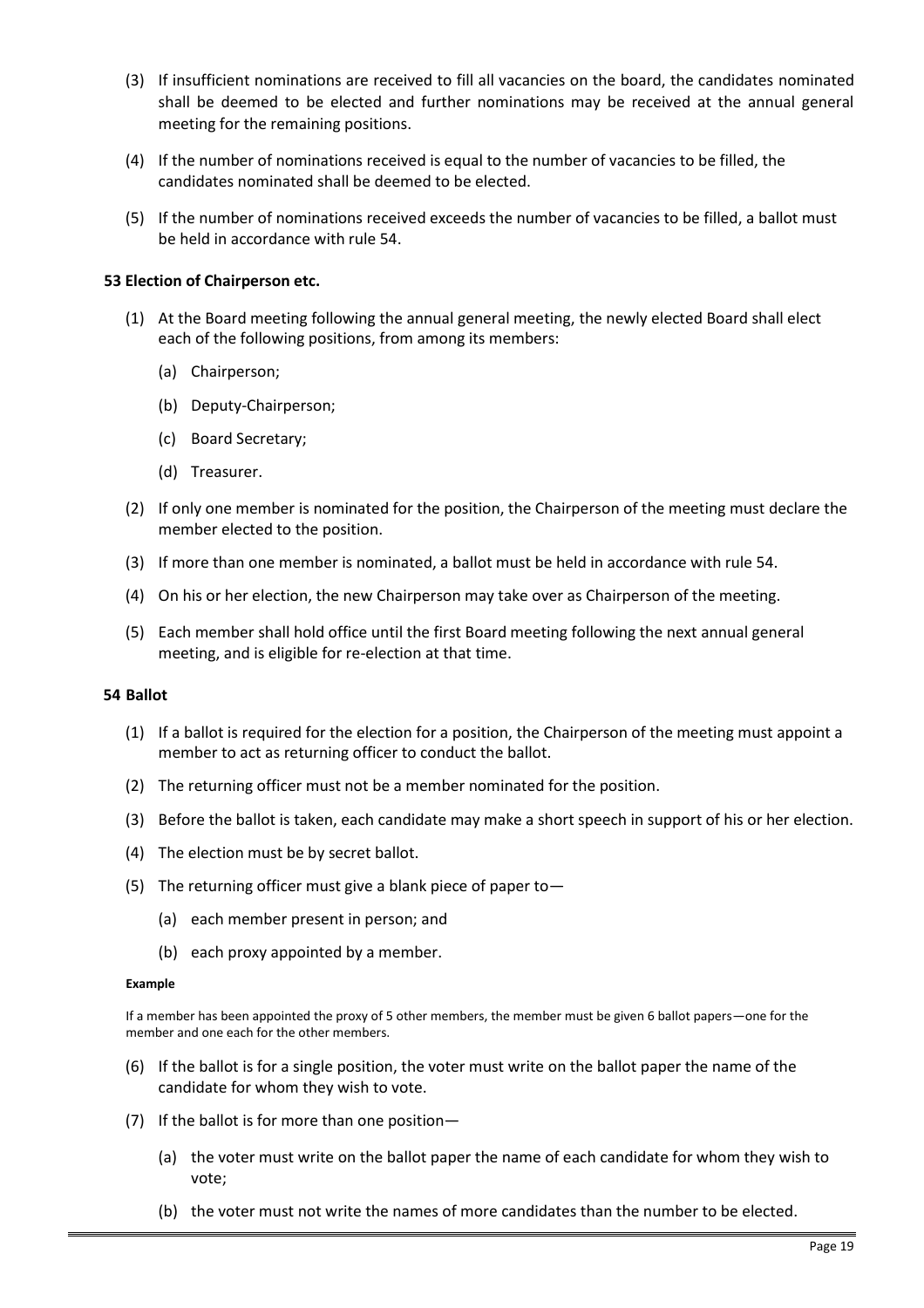- <span id="page-19-0"></span>(8) Ballot papers that do not comply with subrule (7)(b) are not to be counted.
- (9) Each ballot paper on which the name of a candidate has been written counts as one vote for that candidate.
- (10) The returning officer must declare elected the candidate or, in the case of an election for more than one position, the candidates who received the most votes.
- (11) If the returning officer is unable to declare the result of an election under subrule (10) because 2 or more candidates received the same number of votes, the returning officer must—
	- (a) conduct a further election for the position in accordance with subrules (4) to (10) to decide which of those candidates is to be elected; or
	- (b) with the agreement of those candidates, decide by lot which of them is to be elected.

#### **Examples**

The choice of candidate may be decided by the toss of a coin, drawing straws or drawing a name out of a hat.

## **55 Term of office**

- (1) Subject to subrule (3) and rule 56, a board member holds office for a two-year period.
- (2) A board member may be re-elected for a maximum of two subsequent terms.
- (3) A general meeting of the Association may—
	- (a) by special resolution remove a board member from office; and
	- (b) elect an eligible member of the Association to fill the vacant position in accordance with this Division.
- (4) A member who is the subject of a proposed special resolution under subrule (3)(a) may make representations in writing to the Secretary or Chairperson of the Association (not exceeding a reasonable length) and may request that the representations be provided to the members of the Association.
- (5) The Secretary or the Chairperson may give a copy of the representations to each member of the Association or, if they are not so given, the member may require that they be read out at the meeting at which the special resolution is to be proposed.

## **56 Vacation of office**

- (1) A board member may resign from the Board by written notice addressed to the Board.
- (2) A person ceases to be a board member if she—
	- (a) has resigned from the Board by written notice addressed to the Board; or
	- (b) ceases to be a member of the Association; or
	- (c) fails to attend 3 consecutive board meetings (other than special or urgent board meetings) without leave of absence under rule 67; or
	- (d) otherwise ceases to be a board member by operation of section 78 of the Act.

#### **Note**

A Board member may not hold the office of secretary if they do not reside in Australia.

## **57 Filling casual vacancies**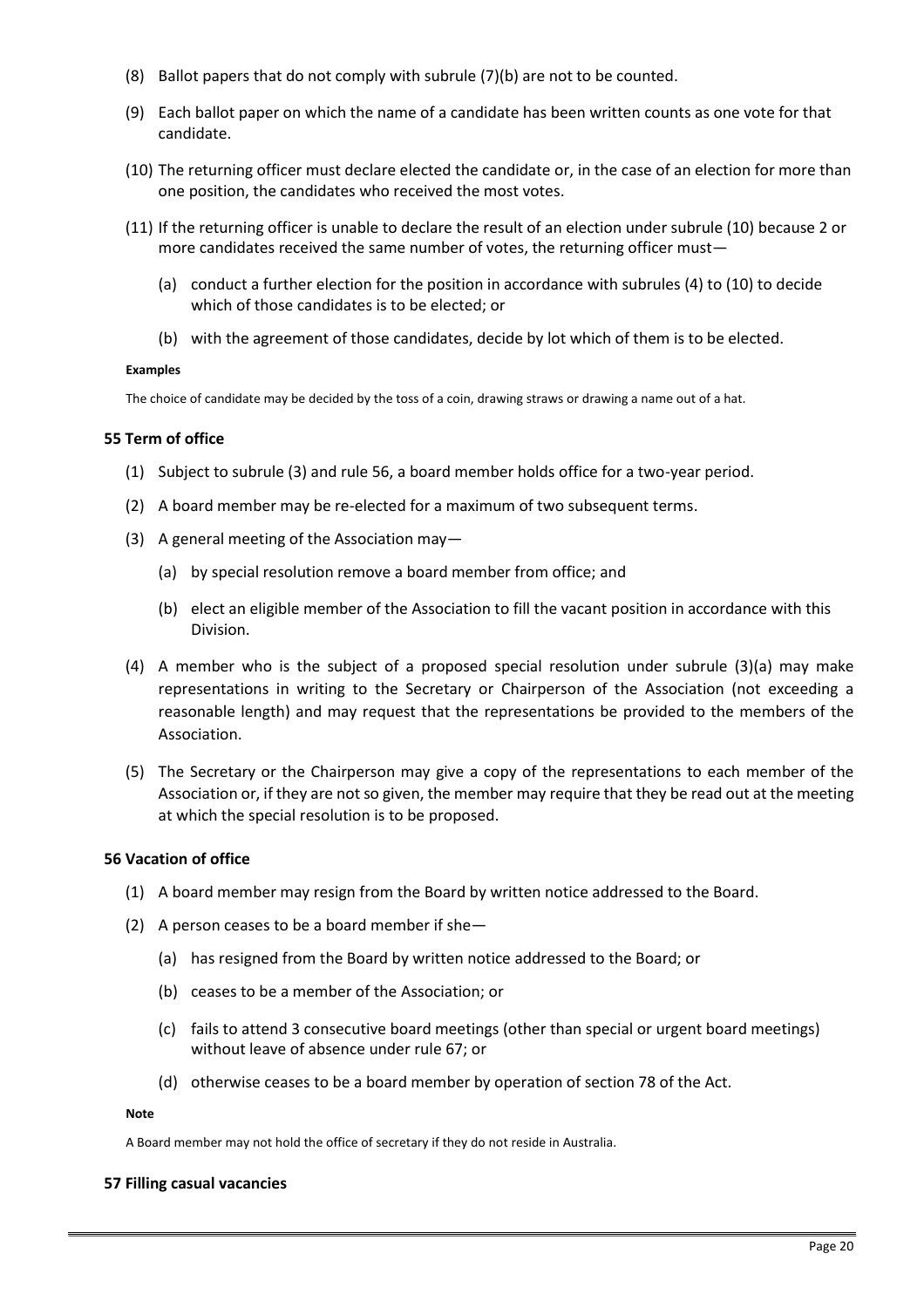- <span id="page-20-0"></span>(1) If there is any casual vacancy in the office of a Board member, the Board may appoint a member to the vacant office. The person so appointed continues in office until the next annual general meeting.
- (2) Rule 55 applies to any board member appointed by the Board under subrule (1) or (2).
- (3) If there is any casual vacancy in the office of an office-holder (as listed under rule 44), the board must appoint one its members to the vacant office. The person so appointed continues in office until the first board meeting after the next annual general meeting.
- (4) The Board may continue to act despite any vacancy in its membership.

## **Division 4—Meetings of Board**

## **58 Meetings of Board**

- (1) The Board must meet at least 4 times in each year at the dates, times and places determined by the Board.
- (2) The date, time and place of the first board meeting must be determined by the members of the Board as soon as practicable after the annual general meeting of the Association at which the members of the Board were elected.
- (3) Special board meetings may be convened by the Chairperson or by any 4 members of the Board.

## **59 Notice of meetings**

- (1) Notice of each board meeting must be given to each board member no later than 7 days before the date of the meeting.
- (2) Notice may be given of more than one board meeting at the same time.
- (3) The notice must state the date, time and place of the meeting.
- (4) If a special board meeting is convened, the notice must include the general nature of the business to be conducted.
- (5) The only business that may be conducted at the meeting is the business for which the meeting is convened.

## **60 Urgent meetings**

- (1) In cases of urgency, a meeting can be held without notice being given in accordance with rule 59 provided that as much notice as practicable is given to each board member by the quickest means practicable.
- (2) Any resolution made at the meeting must be passed by an absolute majority of the Board.
- (3) The only business that may be conducted at an urgent meeting is the business for which the meeting is convened.

## **61 Procedure and order of business**

- (1) The procedure to be followed at a meeting of a Board must be determined from time to time by the Board.
- (2) The order of business may be determined by the members present at the meeting.

## **62 Use of technology**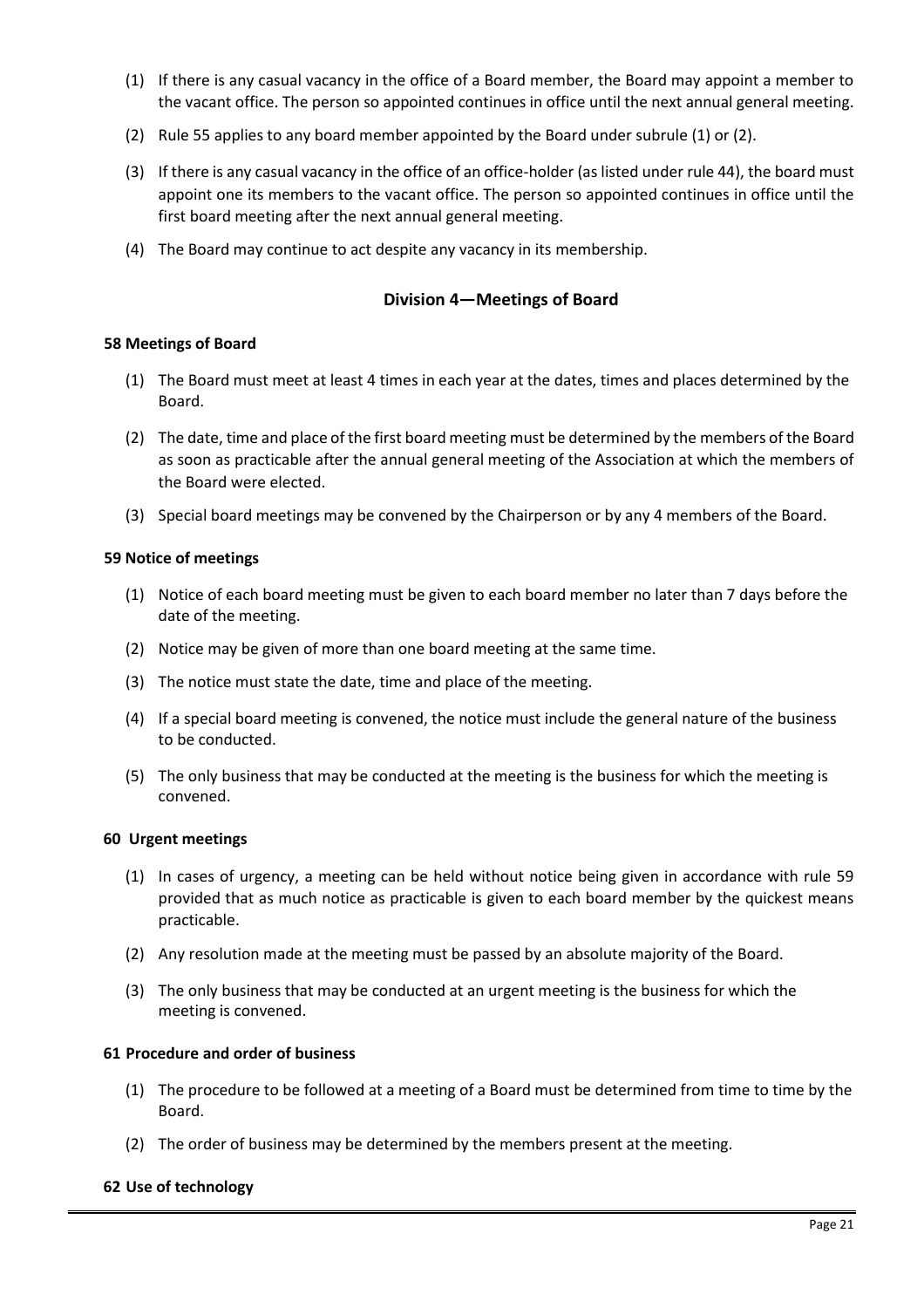- <span id="page-21-0"></span>(1) A board member who is not physically present at a board meeting may participate in the meeting by the use of technology that allows that board member and the board members present at the meeting to clearly and simultaneously communicate with each other.
- (2) For the purposes of this Part, a board member participating in a board meeting as permitted under subrule (1) is taken to be present at the meeting and, if the member votes at the meeting, is taken to have voted in person.

## **63 Quorum**

- (1) No business may be conducted at a Board meeting unless a quorum is present.
- (2) The quorum for a board meeting is the presence (in person or as allowed under rule 62) of a majority of the board members holding office.
- (3) If a quorum is not present within 30 minutes after the notified commencement time of a board meeting—
	- (a) in the case of a special meeting—the meeting lapses;
	- (b) in any other case—the meeting must be adjourned to a date no later than 14 days after the adjournment and notice of the time, date and place to which the meeting is adjourned must be given in accordance with rule 59.

#### **64 Voting**

- (1) On any question arising at a board meeting, each board member present at the meeting has one vote.
- (2) A motion is carried if a majority of board members present at the meeting vote in favour of the motion.
- (3) Subrule (2) does not apply to any motion or question which is required by these Rules to be passed by an absolute majority of the Board.
- (4) If votes are divided equally on a question, the Chairperson of the meeting has a second or casting vote.
- (5) Voting by proxy is not permitted.

## **65 Conflict of interest**

- (1) A board member who has a material personal interest in a matter being considered at a board meeting must disclose the nature and extent of that interest to the Board.
- (2) The member—
	- (a) must not be present while the matter is being considered at the meeting; and
	- (b) must not vote on the matter.

#### **Note**

Under section 81(3) of the Act, if there are insufficient board members to form a quorum because a member who has a material personal interest is disqualified from voting on a matter, a general meeting may be called to deal with the matter.

- (3) This rule does not apply to a material personal interest—
	- (a) that exists only because the member belongs to a class of persons for whose benefit the Association is established; or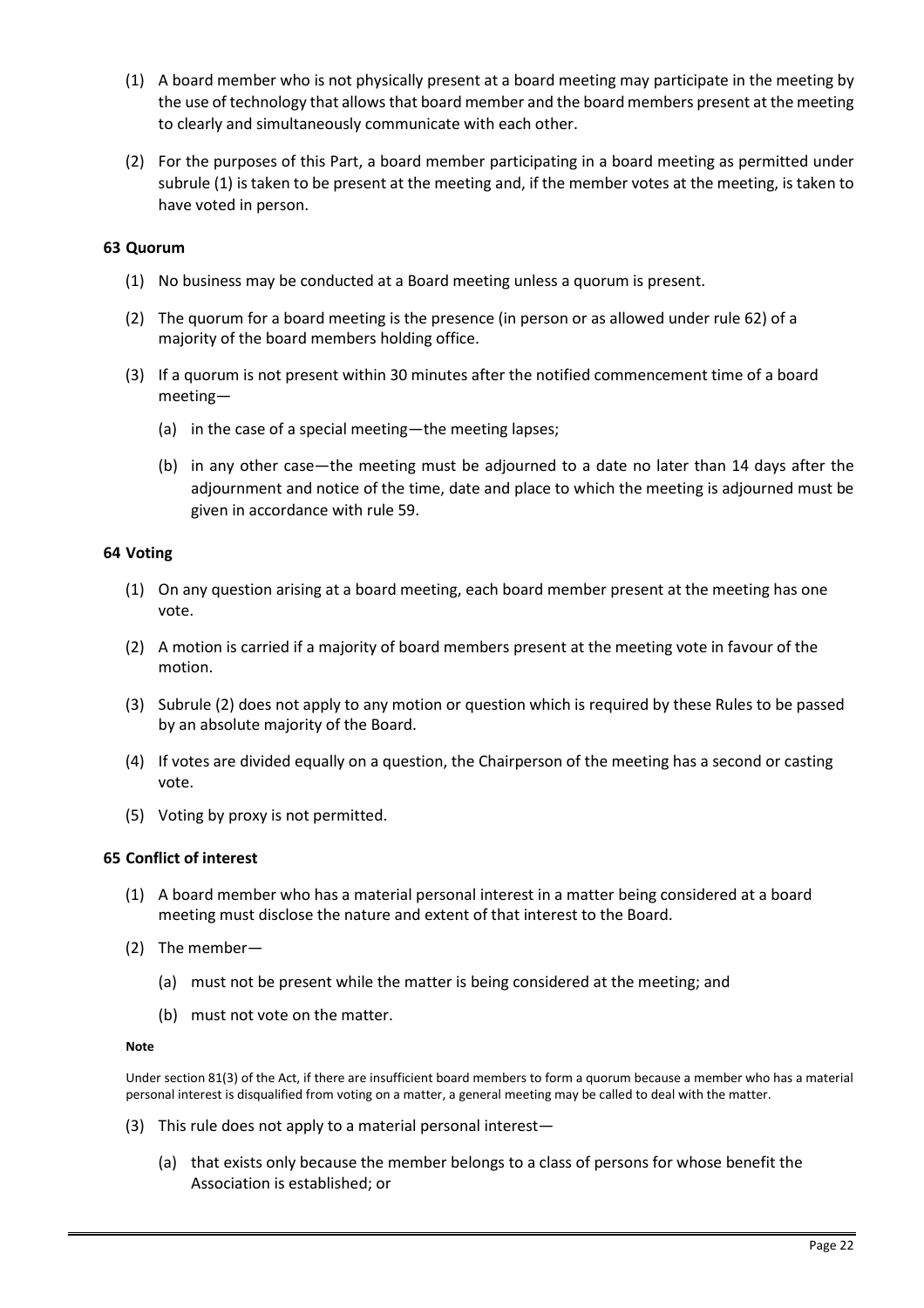<span id="page-22-0"></span>(b) that the member has in common with all, or a substantial proportion of, the members of the Association.

## **66 Minutes of meeting**

- (1) The Board must ensure that minutes are taken and kept of each board meeting.
- (2) The minutes must record the following—
	- (a) the names of the members in attendance at the meeting;
	- (b) the business considered at the meeting;
	- (c) any resolution on which a vote is taken and the result of the vote;
	- (d) any material personal interest disclosed under rule 65.

#### **67 Leave of absence**

- (1) The Board may grant a board member leave of absence from board meetings for a period not exceeding 3 months.
- (2) The Board must not grant leave of absence retrospectively unless it is satisfied that it was not feasible for the board member to seek the leave in advance.

# **PART 6—FINANCIAL MATTERS**

#### **68 Source of funds**

The funds of the Association may be derived from joining fees, annual subscriptions, donations, fundraising activities, grants, interest and any other sources approved by the Board.

#### **69 Management of funds**

- (1) The Association must open an account with a financial institution from which all expenditure of the Association is made and into which all of the Association's revenue is deposited.
- (2) Subject to any restrictions imposed by a general meeting of the Association, the Board may approve expenditure on behalf of the Association.
- (3) The Board may authorise the Treasurer to expend funds on behalf of the Association (including by electronic funds transfer) up to a specified limit without requiring approval from the Board for each item on which the funds are expended.
- (4) All funds of the Association must be deposited into the financial account of the Association no later than 5 working days after receipt.

## **70 Financial records**

- (1) The Association must keep financial records that—
	- (a) correctly record and explain its transactions, financial position and performance; and
	- (b) enable financial statements to be prepared as required by the Act.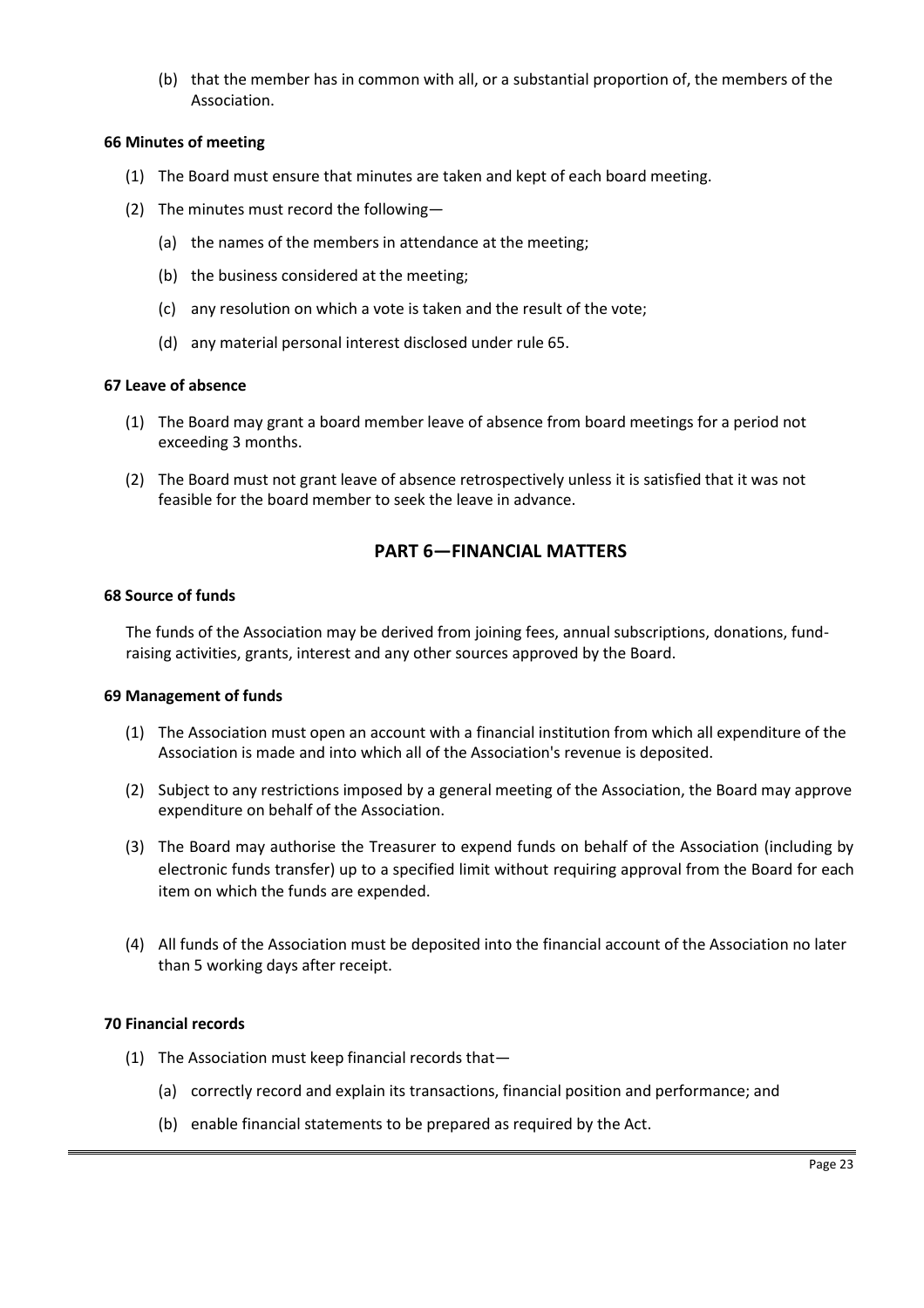- <span id="page-23-0"></span>(2) The Association must retain the financial records for 7 years after the transactions covered by the records are completed.
- (3) The Treasurer must keep in his or her custody, or under his or her control—
	- (a) the financial records for the current financial year; and
	- (b) any other financial records as authorised by the Board.

#### **71 Financial statements**

- (1) For each financial year, the Board must ensure that the requirements under the Act relating to the financial statements of the Association are met.
- (2) Without limiting subrule (1), those requirements include—
	- (a) the preparation of the financial statements;
	- (b) if required, the review or auditing of the financial statements;
	- (c) the certification of the financial statements by the Board;
	- (d) the submission of the financial statements to the annual general meeting of the Association;
	- (e) the lodgement with the Registrar of the financial statements and accompanying reports, certificates, statements and fee.

#### **72 Gift Fund Requirements & Dissolution Clause requirement for Deductible Gift Recipients.**

(1) Maintain Gift Fund:

Women's Health Goulburn North East must maintain for the principal purpose of fulfilling its Statement of Purposes a fund (Gift Fund):

- (a) To which gifts of money or property for that purpose are to be made
- (b) To which any money received by the organisation because of those gifts is to be credited; and
- (c) That does not receive any other money or property.
- (2) Limits on the use of Gift Fund:

Women's Health Goulburn North East must use the following only for the principal purpose of fulfilling its Statement of Purpose:

- (a) Gifts made to the Gift Fund.
- (b) Any money received because of those gifts.
- (3) Dissolution of Gift Fund:

If the Gift Fund is wound up or if the endorsement (if any) of the Association as a Deductible Gift Recipient is revoked, any surplus funds or assets of the Gift Fund remaining after the payment of liabilities attributable to it shall be transferred to a fund, authority or institution to which income tax deductible gifts can be made.

In this clause, Deductible Gift Recipient means an authority or institution to which gifts are deductible pursuant to section 30-15 of the *Income Tax Assessment Act 1997 (Cth).*

## **PART 7—GENERAL MATTERS**

#### **73 Secretary**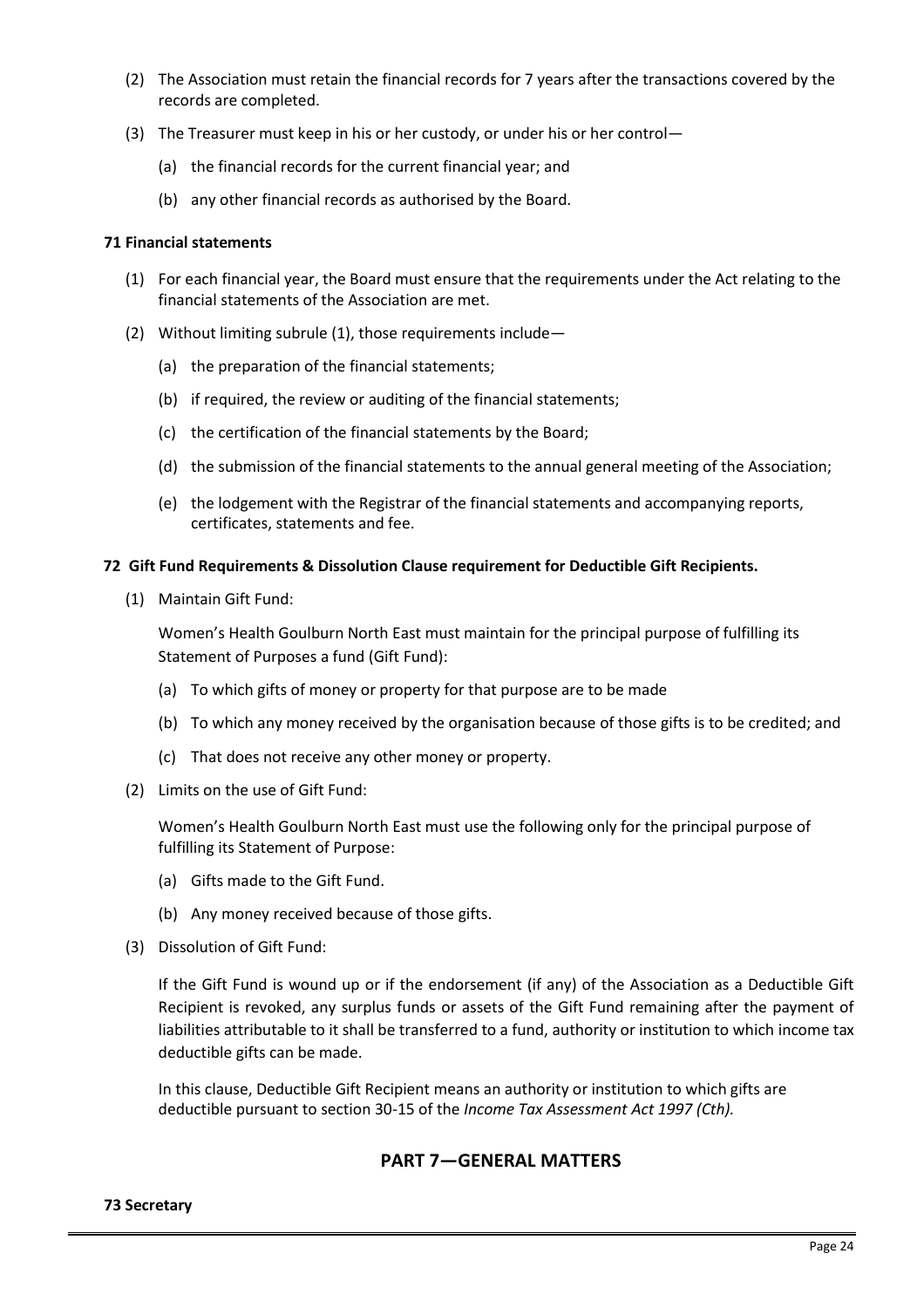<span id="page-24-0"></span>The Chief Executive Officer of Women's Health Goulburn North East Inc. shall act as the Secretary of the Association.

(1) The Secretary must perform any duty or function required under the Act to be performed by the secretary of an incorporated association.

#### **Example**

Under the Act, the secretary of an incorporated association is responsible for lodging documents of the association with the Registrar.

- (3) The Secretary must—
	- (a) maintain the register of members in accordance with rule 18; and
	- (b) keep custody of the common seal (if any) of the Association and, except for the financial records referred to in rule 70(3), all books, documents and securities of the Association in accordance with rules 74 and 77; and
	- (c) subject to the Act and these Rules, provide members with access to the register of members, the minutes of general meetings and other books and documents; and
	- (d) perform any other duty or function imposed on the Secretary by these Rules.
- (4) The Secretary must give to the Registrar notice of his or her appointment within 14 days after the appointment.
- (5) If the position of Secretary becomes vacant, the Board must appoint a member to the position within 14 days after the vacancy arises.

#### **74 Common seal**

- (1) The Association may have a common seal.
- (2) If the Association has a common seal—
	- (a) the name of the Association must appear in legible characters on the common seal;
	- (b) a document may only be sealed with the common seal by the authority of the Board and the sealing must be witnessed by the signatures of two board members;
	- (c) the common seal must be kept in the custody of the Secretary.

#### **75 Registered address**

The registered address of the Association is—

- (a) the address determined from time to time by resolution of the Board; or
- (b) if the Board has not determined an address to be the registered address—the postal address of the Secretary.

#### **76 Notice requirements**

- (1) Any notice required to be given to a member or a board member under these Rules may be given—
	- (a) by handing the notice to the member personally; or
	- (b) by sending it by post to the member at the address recorded for the member on the register of members; or
	- (c) by email or facsimile transmission.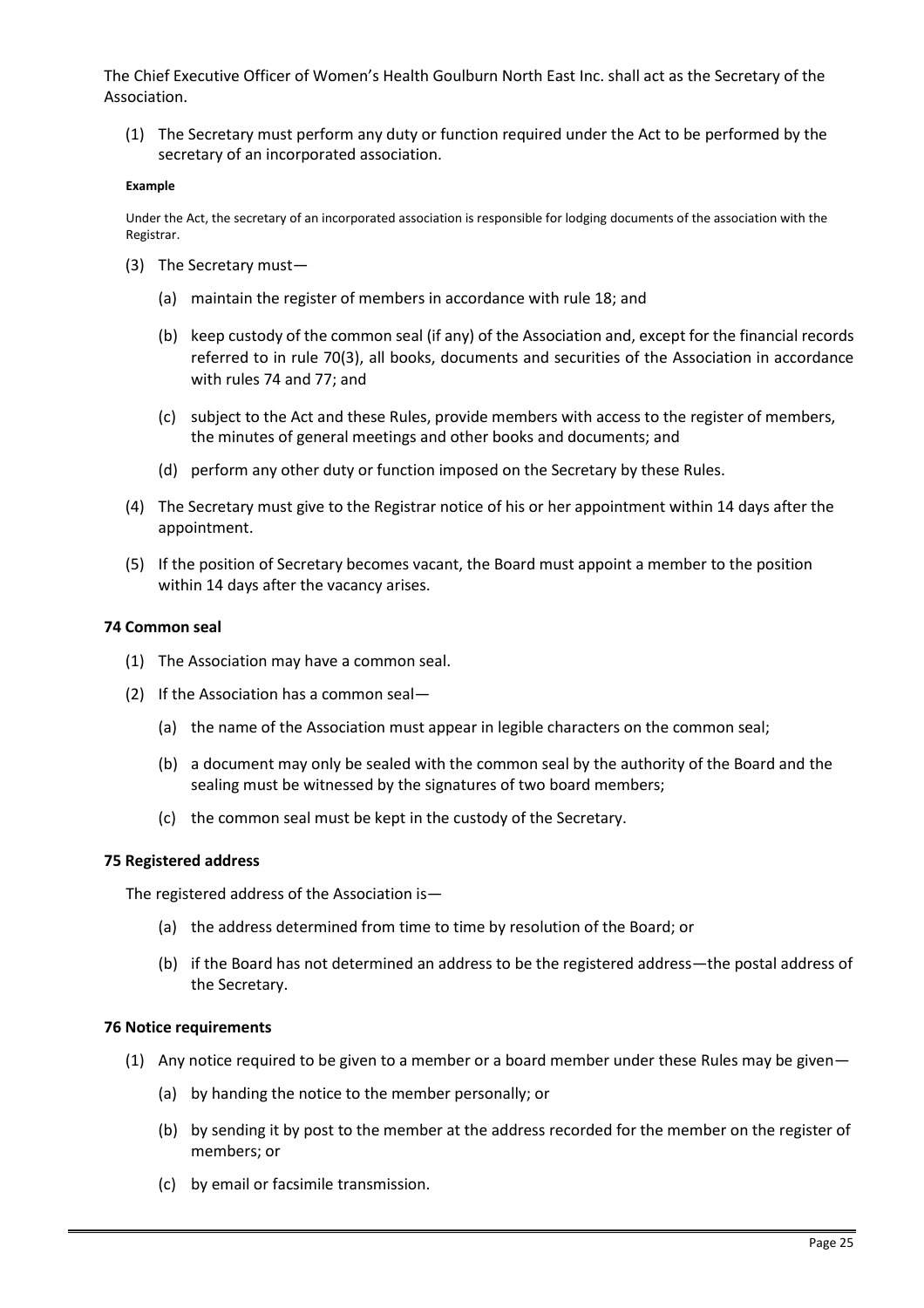- <span id="page-25-0"></span>(2) Subrule (1) does not apply to notice given under rule 60.
- (3) Any notice required to be given to the Association or the Board may be given—
	- (a) by handing the notice to a member of the Board; or
	- (b) by sending the notice by post to the registered address; or
	- (c) by leaving the notice at the registered address; or
	- (d) if the Board determines that it is appropriate in the circumstances—
		- (i) by email to the email address of the Association or the Secretary; or
		- (ii) by facsimile transmission to the facsimile number of the Association.

## **77 Custody and inspection of books and records**

- (1) Members may on request inspect free of charge—
	- (a) the register of members;
	- (b) the minutes of general meetings;
	- (c) subject to subrule (2), the financial records, books, securities and any other relevant document of the Association, including minutes of Board meetings.

#### **Note**

See note following rule 18 for details of access to the register of members.

- (2) The Board may refuse to permit a member to inspect records of the Association that relate to confidential, personal, employment, commercial or legal matters or where to do so may be prejudicial to the interests of the Association.
- (3) The Board must on request make copies of these rules available to members and applicants for membership free of charge.
- (4) Subject to subrule (2), a member may make a copy of any of the other records of the Association referred to in this rule and the Association may charge a reasonable fee for provision of a copy of such a record.
- (5) For purposes of this rule—

*relevant documents* means the records and other documents, however compiled, recorded or stored, that relate to the incorporation and management of the Association and includes the following—

- (a) its membership records;
- (b) its financial statements;
- (c) its financial records;
- (d) records and documents relating to transactions, dealings, business or property of the Association.

## **78 Winding up and cancellation**

(1) The Association may be wound up voluntarily by special resolution.